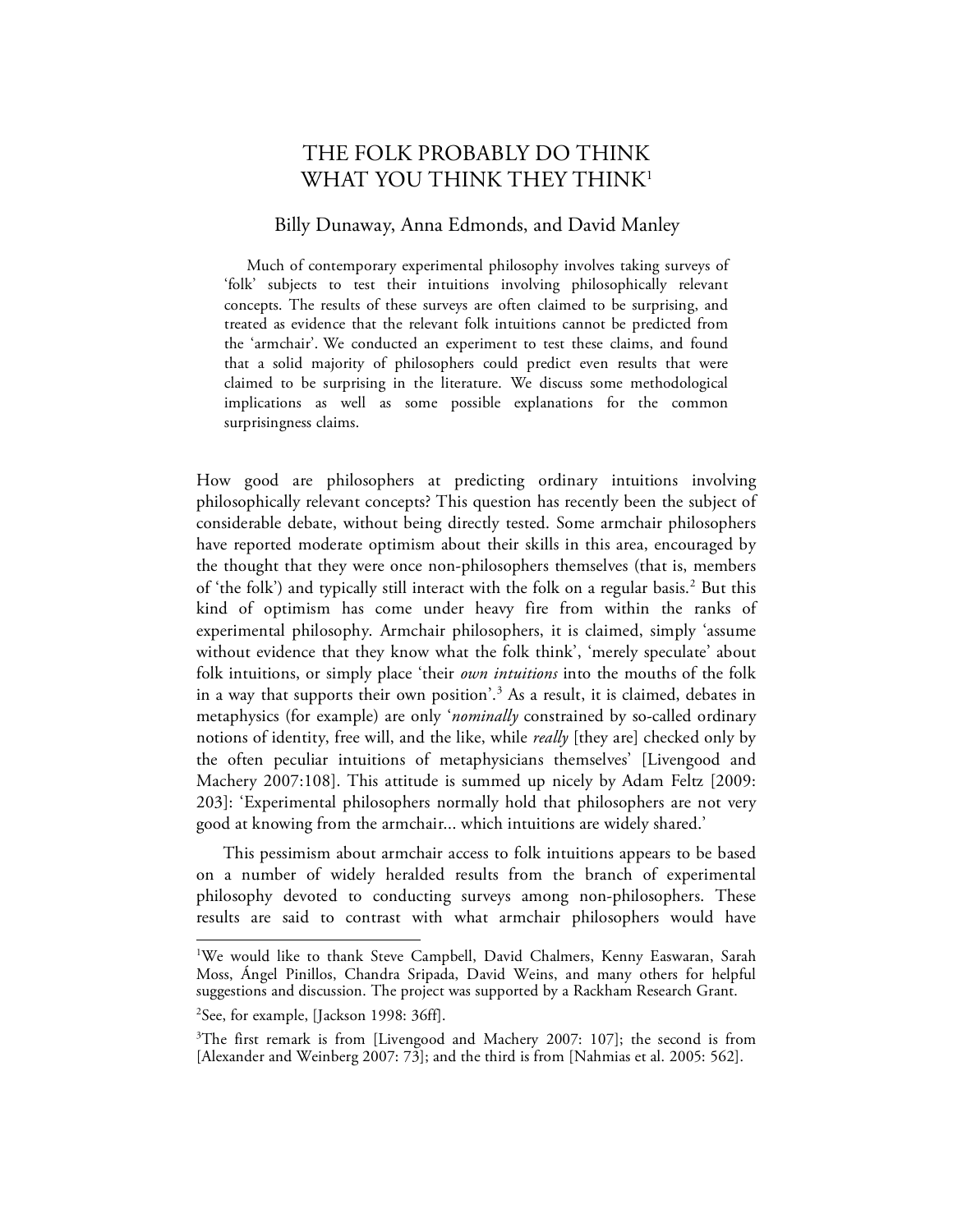predicted, and this is taken in turn to be a symptom of the ignorance of philosophers about folk intuitions:

Again and again, these investigations have challenged familiar assumptions, showing that people do not actually think about these issues in anything like the way philosophers had assumed. [Knobe and Nichols 2007: 3]

Jonathan Livengood and Edouard Machery describe the 'surprising', 'striking' and 'unexpected' results of their folk surveys, $^4$  and draw the following lesson (the first clause of which is also the title of their paper):

The folk probably don't think what you think they think; so rather than guess from the comfort of your armchair, you ought to go out and check. [126]

In short, this line of reasoning has lead to a claim that is 'widely endorsed by experimental philosophers': *only* survey-based empirical research 'can deliver the intuitions that can serve as evidential basis for or against philosophical claims'. 5

Armchair philosophers have resisted this conclusion, but usually without challenging the assumption that the survey results at issue were *surprising* in the relevant sense*—* i.e. *not predictable by philosophers*. 6 Instead, the typical response has been to point out other ways in which the survey results might not be as significant as they are made out to be. For example, the relevant survey responses may be driven by pragmatic rather than semantic considerations.7 Or maybe the folk were employing different concepts from philosophers when they answered the survey questions.<sup>8</sup> Or again, maybe the responses can be explained by conceptual mistakes, performance errors, unconscious biases, or a simple failure to adequately reflect on the survey questions.<sup>9</sup> (For example, see Pinillos et al. [2011], which reports that among the non-philosophers in their study, those

<sup>4</sup> [108, 121]. See pp. 8-11 below on the applicability of these adjectives.

<sup>5</sup> [Alexander and Weinberg 2007: 61]. See also [Nadelhoffer and Nahmias 2007: 125]; [Stich and Weinberg 2001: 640].

<sup>6</sup> Though at times the concession may be facetious: see for example Sosa's description (in his [2007: 104]) of what he calls the 'shocking results' and 'amazing divergence' described by Knobe and Nichols [2007]. That there would be a divergence in the relevant surveys was predicted by 85.5% of philosophers in our study (see §2 below).

<sup>7</sup> For example, see [Adams and Steadman 2004a, 2004b]; [McCann 2005]; and especially [Kauppinen 2007]; though see also [Knobe 2003b] and [Nadelhoffer 2004]. Capellen [2012] argues that what appear to be appeals to intuition are often not.

<sup>8</sup> For example, see [Goldman 2001: 477]; [Jackson 2001: 661]; [Sosa 2007: 102]. Sosa argues that some of the relevant results may only reflect differences in how people use certain words like 'knowledge' (for example) as opposed to disagreements over the nature of knowledge itself.

<sup>9</sup> See also [Mele 2001, 2003]; [Jackson 2001: 662]; [Alicke 2008], and the discussion in [Nichols and Knobe 2007].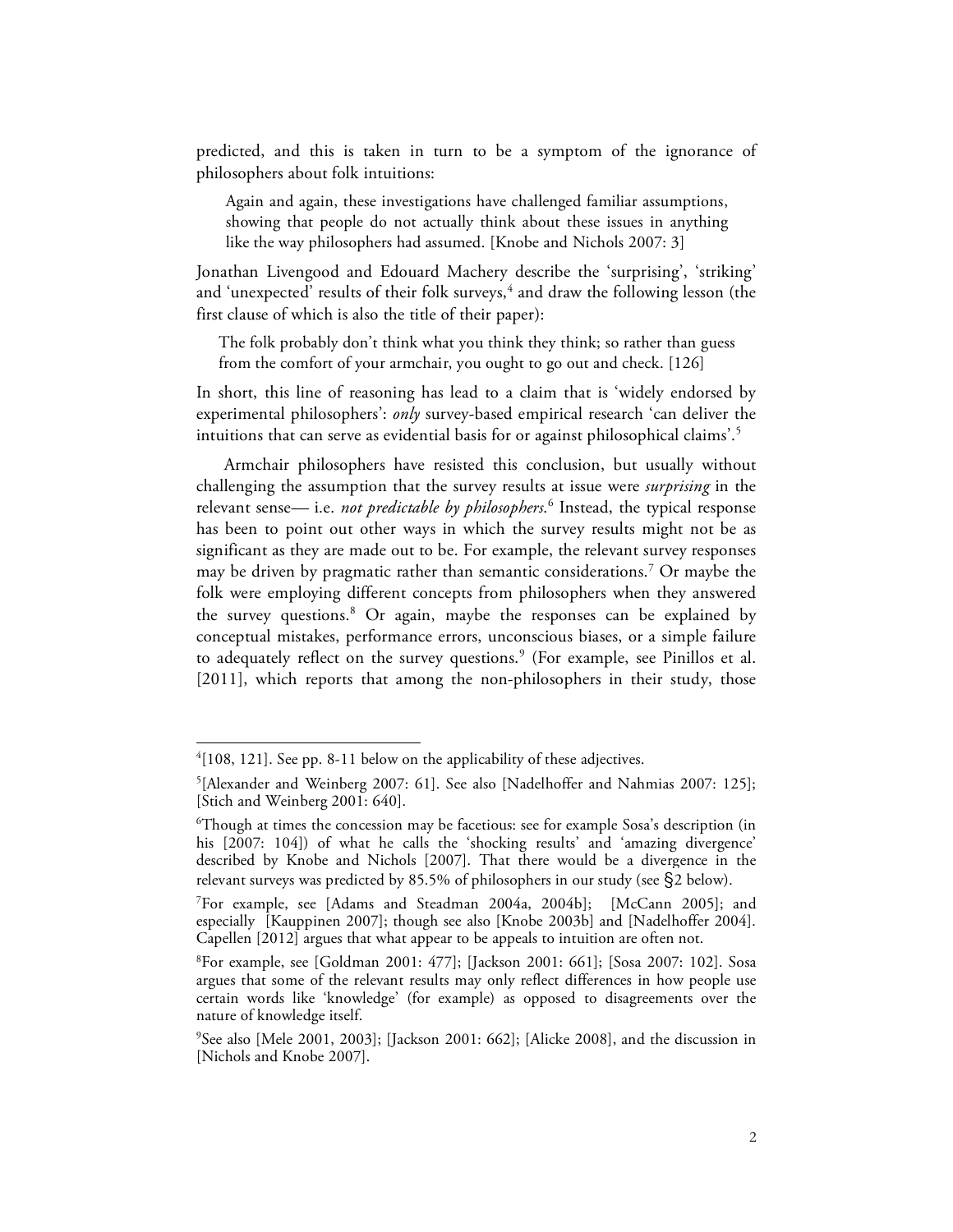who were less reflective and less aware of their own tendency to make mistakes were more likely to display the 'Knobe effect'.)

 We are sympathetic to some of these defensive moves, and will have more to say about them in §3 below. But we think it is also worth challenging the assumption that the relevant survey results were not predictable by philosophers. After all, this assumption must be in place if such results are to illustrate the ignorance of philosophers about how the folk employ philosophical concepts. And since the truth of this assumption is clearly an empirical matter, we designed a study to shed some light on it.

# 1. Four case studies

Our hypothesis was that philosophers would, for the most part, correctly guess the responses of non-philosophers to surveys in the experimental philosophy literature, even where those responses had been claimed to be surprising. This hypothesis was confirmed by our study.

We chose four published surveys of folk subjects that (i) had been claimed in the literature to have surprising results, and (ii) collectively covered a variety of topics that have received significant attention from experimental philosophers. We used the following method to identify our studies. We began by searching for claims of surprisingness in the literature; when we identified such a claim, we included the study referenced as surprising unless it concerned a topic already covered by an included study, or was too complex to incorporate into our short survey. We also omitted cross-cultural studies (see §3). We stopped our search when we had identified the desired number of studies.

Some of the surveys we included are well-known, but respondents were firmly instructed in a very salient way to opt out of a given question if they found it 'familiar' or if their 'answer might be influenced by prior exposure to results involving similar cases'. 10 (We also took steps, as far as possible, to avoid communicating to our respondents that the folk surveys we were asking about had already been conducted: see §2.)

Our study set a high bar for philosophers' ability to predict folk intuitions. To begin with, we included only surveys whose results had been touted as surprising. But even the set of published surveys does not cover a random sample of folk intuitions, because of publication bias. It is plausible that researchers are more likely to write up a survey and submit it, and more likely to have the

<sup>&</sup>lt;sup>10</sup>In addition to a bold-faced warning on the instructions page, each multiple-choice question had the option to choose 'unable to provide an unbiased answer'. The numbers of people who selected this option, in order of the questions presented below, are: 32, 83, 3, 4, 31, 31.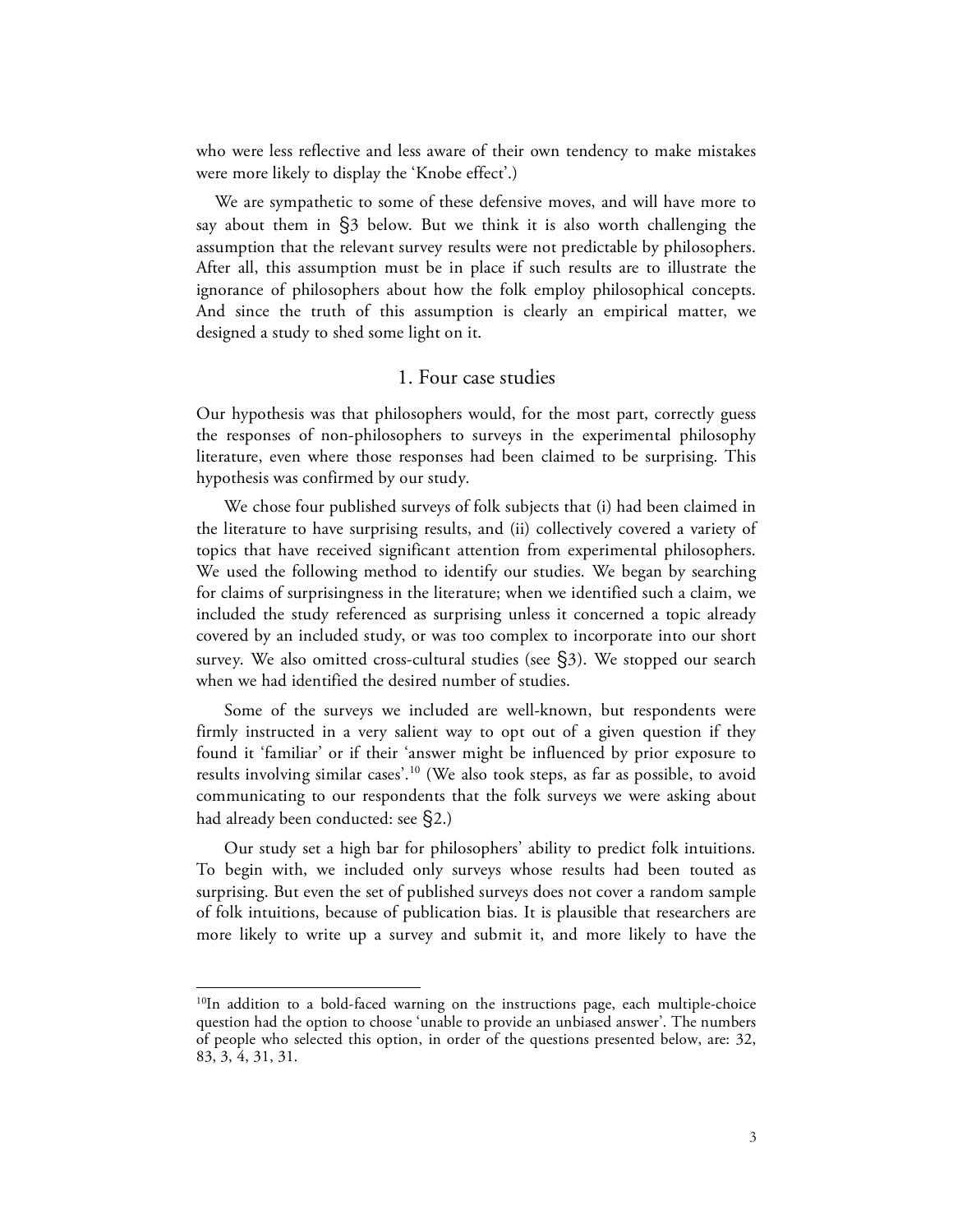resulting paper accepted, if the result is perceived as surprising or striking.<sup>11</sup> Thus even if philosophers had failed to perform well on our survey, that would not have established any sweeping claims about the inability of philosophers to predict folk intuitions in general.

Our survey was completed by 200 faculty and graduate students in philosophy departments in the English-speaking world.12 We asked these philosophers to suppose that ordinary, non-philosophical folk are presented with the relevant cases, and to say how they thought the folk would respond. 77% to 95.8% of philosophers correctly predicted the surprising results. We provide details below. To help avoid confusion, we will reserve the expression 'subjects' for folk subjects of the original studies, and 'respondents' for philosophers who answered our meta-survey.

### KNOBE AND FRASER ON CAUSATION AND MORALITY

The first question on our survey involved a study reported in the 2008 paper 'Causal Judgment and Moral Judgment: Two Experiments' by Joshua Knobe and Ben Fraser. The paper begins with the following discussion of the 'surprising results obtained in recent studies' about causation:

It has long been known that people's causal judgments can have an impact on their moral judgments...But recent experimental work points to the existence of a second, and more surprising, aspect of the relationship between causal judgment and moral judgment. It appears that the relationship can sometimes go *in the opposite direction*. That is, it appears that our moral judgments can sometimes impact our causal judgments [441]

One of the authors' aims was to address the concern that previous tests on causal judgments did not distinguish between assessments of *typicality* and assessments of *morality*. Thus, they altered one of the original cases to rule out typicality as a driving force for the causal intuitions. The goal was to find out whether a 'small difference in perceived moral status can-all by itself, with no help from typicality judgments—have any impact on people's causal judgments'. <sup>13</sup>

<sup>&</sup>lt;sup>11</sup>See [Sprouse and Almeida 2012: 2] for a similar point about criticisms of data collection in linguistics. See also §3 below.

<sup>&</sup>lt;sup>12</sup>We emailed invitations to faculty and graduate students in departments on the Philosophical Gourmet Report's list of departments in the English-speaking world with web-pages containing readily accessible email addresses. Slightly more than half of the invitations were sent to philosophy faculty, and the rest to philosophy graduate students. We proceeded down the ranked list of departments until 200 people reached the last question on the survey, at which point the survey closed. (Because some respondents did not reach the last question, some of our questions had more than 200 respondents.) A total of 1271 philosophers were sent invitations to the survey.

<sup>&</sup>lt;sup>13</sup>Note that, if Knobe and Fraser are correct, the results of this study should be even more difficult for philosophers to predict than the results of the earlier studies, since it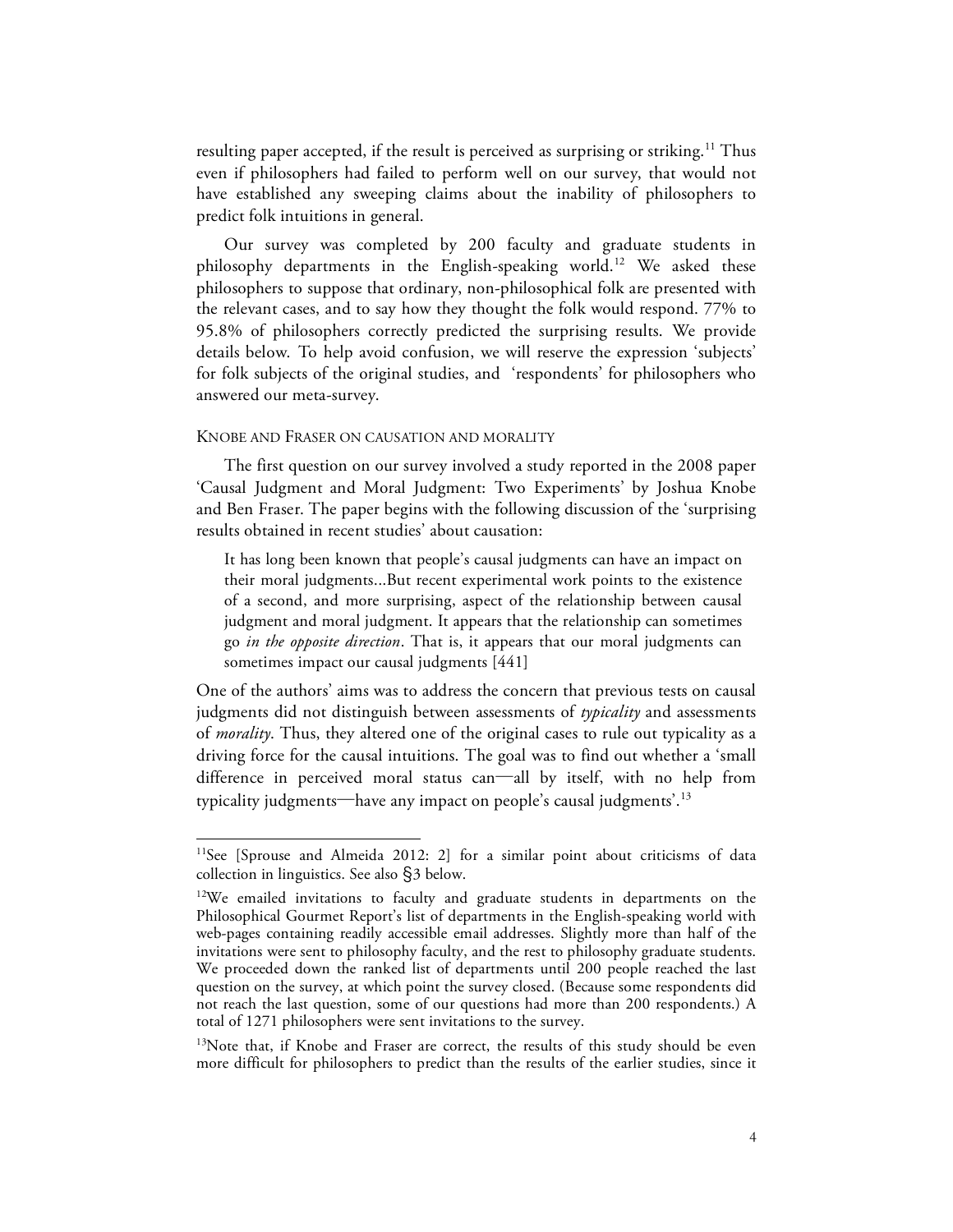We presented the philosophers in our study with the more discriminating case used by Knobe and Fraser, described as follows:

Suppose subjects are presented with the following case:

The receptionist in the philosophy department keeps her desk stocked with pens. The administrative assistants are allowed to take the pens, but faculty members are supposed to buy their own.

The administrative assistants typically do take the pens. Unfortunately, so do the faculty members. The receptionist has repeatedly emailed them reminders that only administrative assistants are allowed to take the pens.

On Monday morning, one of the administrative assistants encounters Professor Smith walking past the receptionist's desk. Both take pens. Later that day, the receptionist needs to take an important message... but she has a problem. There are no pens left on her desk.

All subjects are then asked how much they agree with each of the following statements:

- 1. Professor Smith caused the problem
- 2. The administrative assistant caused the problem

Subjects respond to each question by selecting a number on a scale ranging from -3 (no agreement) to 3 (full agreement).

Given the above description, philosophers were asked to guess whether there would be a significant<sup>14</sup> difference between subjects' level of agreement with the two statements. Here is the wording of our question and the distribution of responses, among the 190 who did not opt out of the question due to possible influence by previous exposure to similar studies:

On average, agreement with 1 would be:

|                                                               | total responses | $%$ responses |
|---------------------------------------------------------------|-----------------|---------------|
| significantly greater than their agreement with 2.            | 182             | 95.8%         |
| not significantly different from their agreement<br>with $2.$ |                 | $4.2\%$       |
| significantly lower than their agreement with 2.              |                 | $0\%$         |

discriminates the relevant intuition more finely. Indeed, the earlier case they discuss in detail is the same in every relevant respect except that it potentially runs together the possible effects of assessments of morality and typicality [Knobe 2006a: 68].

 $14$ Here, and for all subsequent questions in the survey, subjects were told to interpret 'significantly' in terms of statistical significance, where for significance, *p* < .05, twotailed.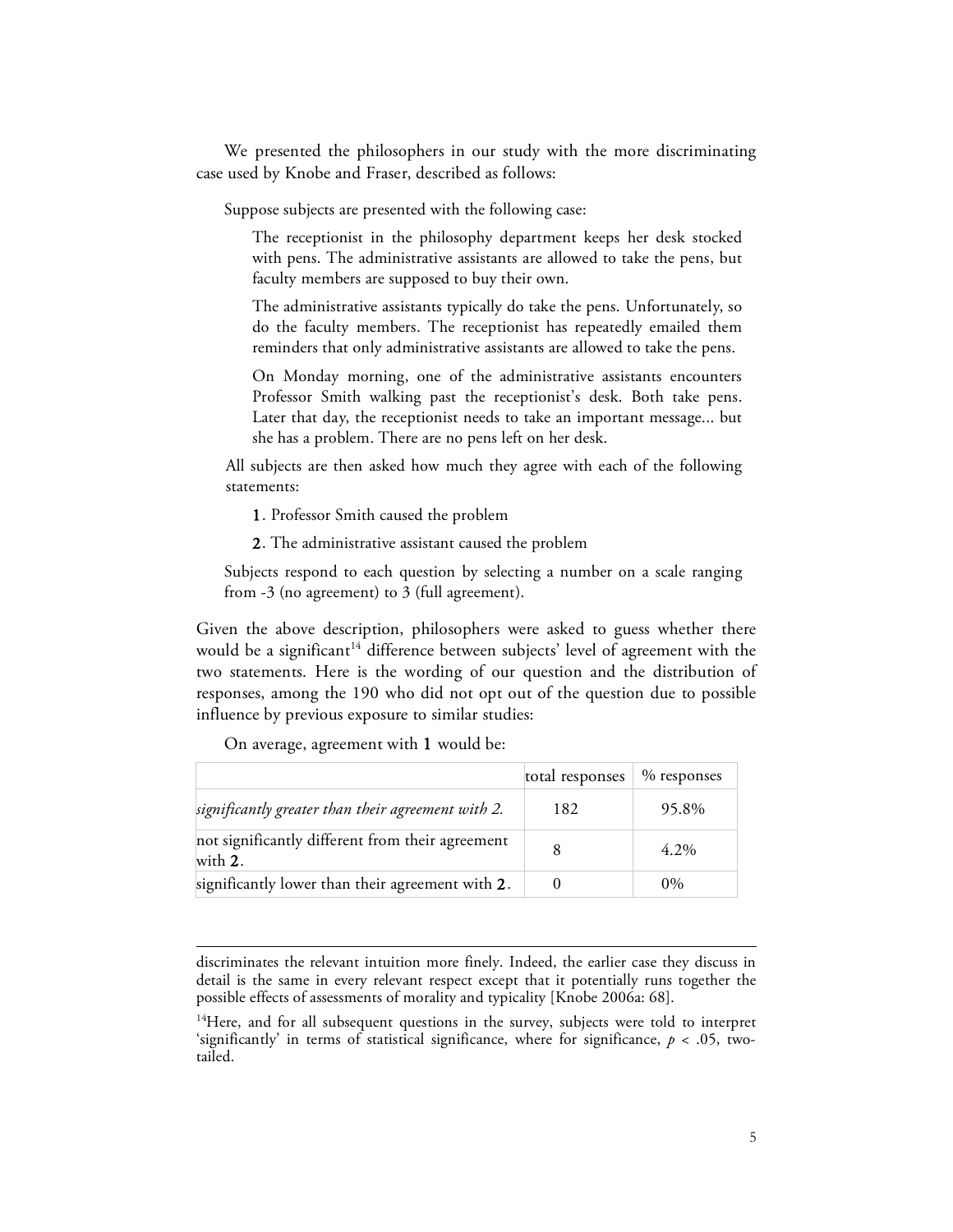Here we have indicated the correct answer in italics. Nearly all philosophers in our study correctly predicted the result that the authors take to suggest 'that moral judgments actually do play a direct role in the process by which causal judgments are generated'. (In the folk study, subjects' average level of agreement with 1 was 2.2; and the average level of agreement with 2 was  $-1.2$ .)<sup>15</sup>

#### KNOBE ON INTENTIONALITY

The second question in our survey was taken from Joshua Knobe's 2003 paper 'Intentional Action and Side Effects in Ordinary Language'. The significance of the experiment is described in Knobe's more recent [2006b]:

An outcome can be considered a 'side-effect' when (1) the agent was not specifically trying to bring it about but (2) the agent chose to do something that she foresaw would involve bringing it about. The question is: Will people think that the agent brought about such an outcome intentionally?

But when we study these cases systematically, we end up with a surprising result: people's intuitions appear to be influenced by the *moral* qualities of the side-effect itself. Specifically, people seem to be considerably more willing to say that the agent brought about the side-effect intentionally when they regard that side-effect as bad than when they regard the side-effect as good.

This is the key result of the experiment... where a vignette about environmental harm elicited very different intuitions from a quite similar vignette about environmental help. And the same effect arises for other cases that have the same basic structure. [p. 209]

Claims to the effect that the results of this study are striking or surprising abound in the experimental philosophy literature, including Knobe's work.<sup>16</sup> At the same time, the original paper introduces the results of the chairman case with the phrase 'As predicted' [Knobe 2003a]. For a proposal that makes sense of this apparent tension, see §3 below.

Most philosophers in our study likewise predicted the results. They were presented with Knobe's original survey, as follows:

Suppose some subjects are presented the following case:

<sup>&</sup>lt;sup>15</sup> Knobe and Fraser [2008, fn. 4] report that 18 subjects participated in the study; the result was statistically significant as *p* < .001.

<sup>&</sup>lt;sup>16</sup>For example the results are called 'striking' in [Nichols and Ulatowski 2007:346], [Adams and Steadman 2004b], [Rose et al. 2012], and [Guglielmo and Malle 2010], and called 'surprising' or prefaced with 'surprisingly' in Sverdlik [2004], Turner [2005], [Nadelhoffer 2006:205], [Feltz and Cokely, n.d.], and [Knobe 2006a, 2006b]. Indeed, they are often used as paradigms of the unexpected results obtained through surveys, as in the Feltz quote from our Introduction. In [Knobe 2004], they are apparently included as examples of 'extremely surprising' results in experimental philosophy.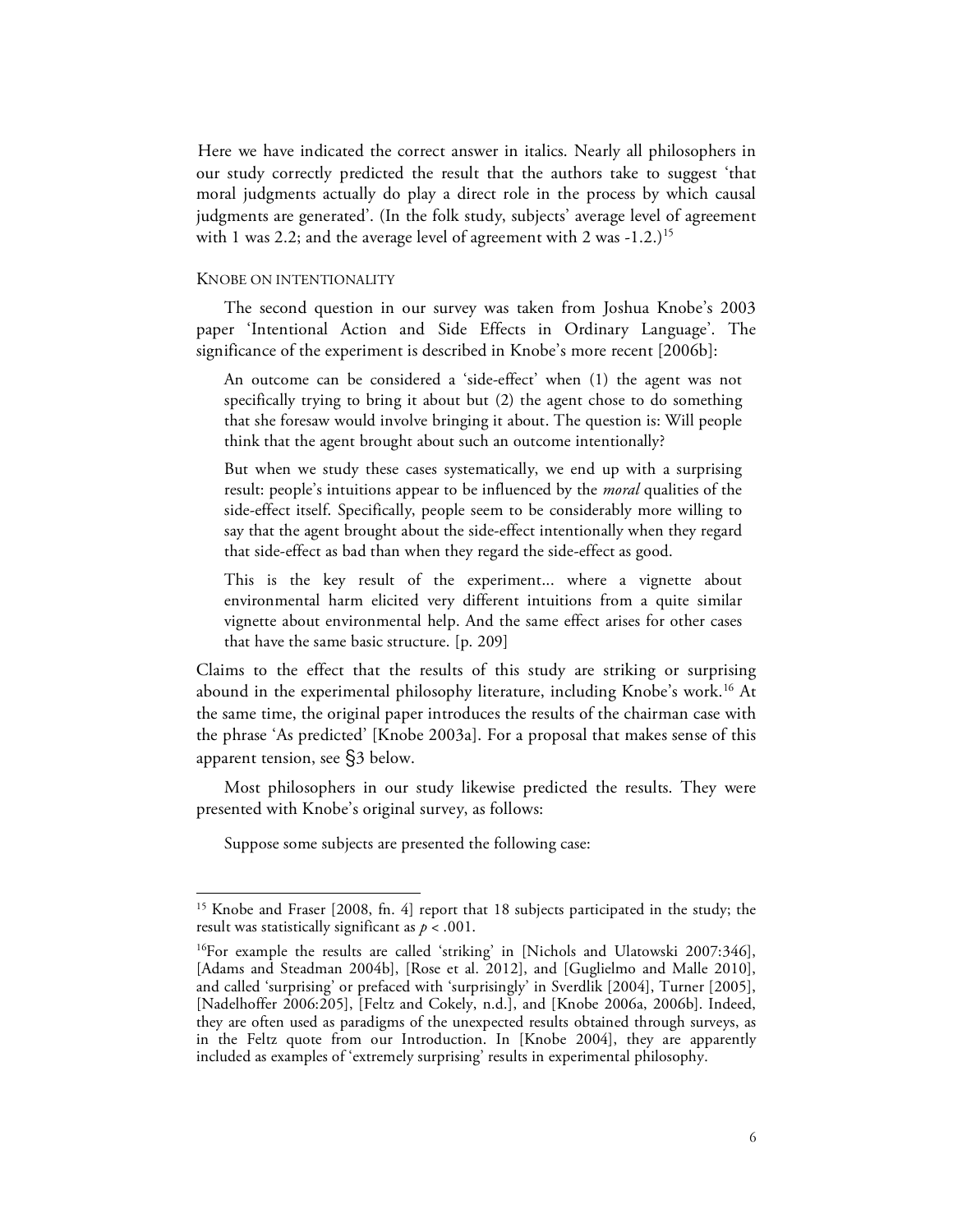Harm: The vice-president of a company went to the chairman of the board and said, 'We are thinking of starting a new program. It will help us increase profits, but it will also harm the environment.'

The chairman of the board answered, 'I don't care at all about harming the environment. I just want to make as much profit as I can. Let's start the new program.'

They started the new program. Sure enough, the environment was harmed.

These subjects are then asked to determine how much blame the chairman deserved for what he did (on a scale from 0 to 6) and to answer:

1. Did the chairman of the board *intentionally* harm the environment?

A different set of subjects are instead presented with the following case:

Help: The vice-president of a company went to the chairman of the board and said, 'We are thinking of starting a new program. It will help us increase profits, and it will also help the environment.'

The chairman of the board answered, 'I don't care at all about helping the environment. I just want to make as much profit as I can. Let's start the new program.'

They started the new program. Sure enough, the environment was helped.

These subjects are then asked to determine how much praise the chairman deserved (on a scale from 0 to 6) and answer:

2. Did the chairman of the board *intentionally* help the environment?

Given the above description, philosophers were then given the opportunity to guess whether there would be a significant difference between the way the two groups answered the questions. Here is the wording of our question and the distribution of responses, among the 83 respondents who did not opt out of the question due to possible influence by previous exposure to similar studies: $17$ 

Subjects asked question 1 would respond 'yes'

|                                                                                 | total responses % responses |       |
|---------------------------------------------------------------------------------|-----------------------------|-------|
| significantly more often than subjects asked question 2<br>would respond 'yes'. | 69                          | 83.1% |

<sup>&</sup>lt;sup>17</sup>The total number of respondents exposed to question 2 is low partly because it is wellknown and many respondents opted out, but also because the first 42 surveys that were taken contained a mistake in the wording of that question: it did not correctly describe the wording presented to the folk subjects. After discovering the mistake, we rewrote the question and discarded all responses to the flawed version.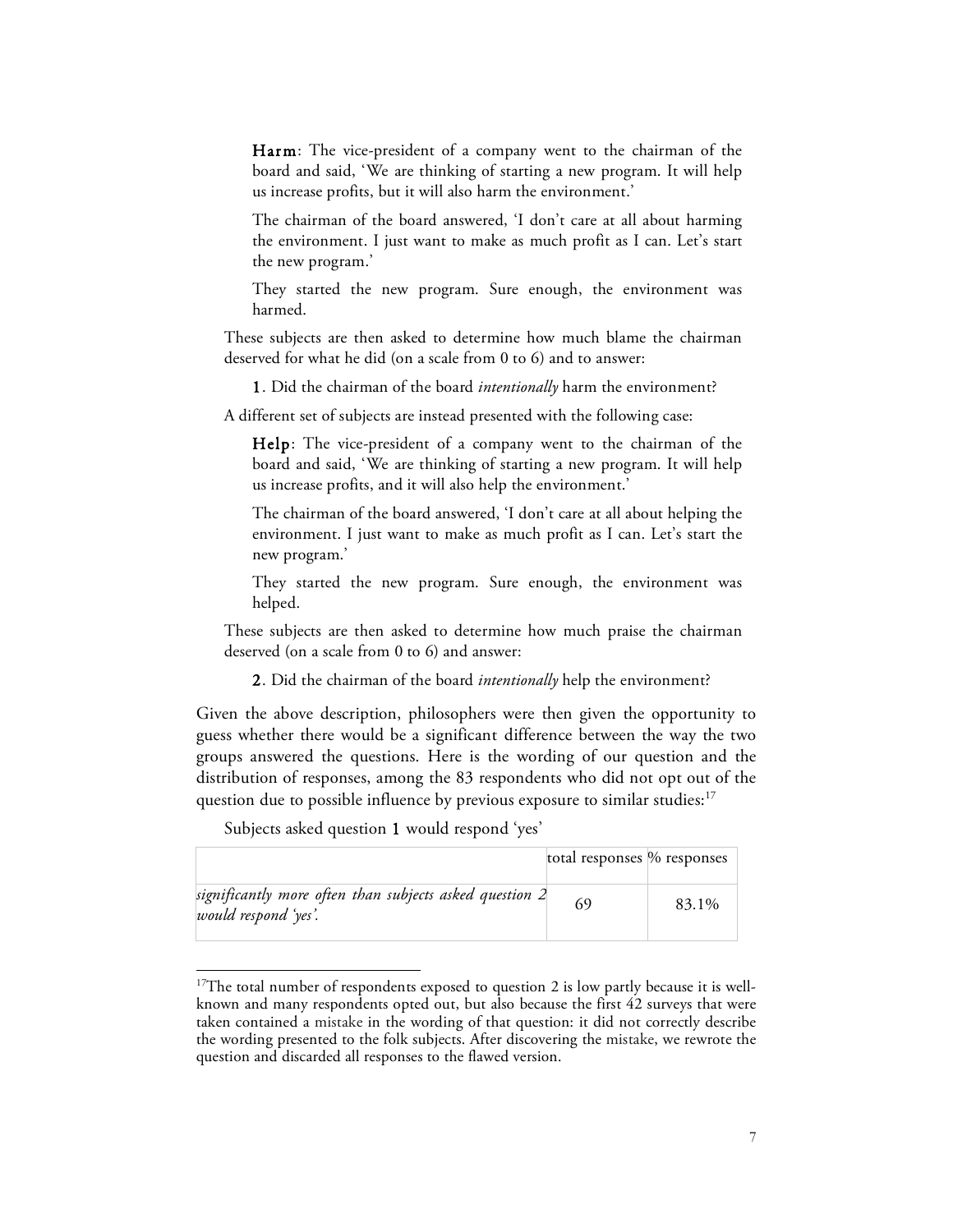| not significantly more or less often than subjects<br>asked question 2 would respond 'yes'. | 10 | 12%  |
|---------------------------------------------------------------------------------------------|----|------|
| significantly less often than subjects asked question<br>2 would respond 'yes'.             |    | 4.8% |

The vast majority of philosophers would not have been surprised by the result that Knobe interprets as suggesting that people's intuitions about intentionality are 'influenced by the *moral* qualities of the side-effect itself<sup>18</sup>.

### LIVENGOOD AND MACHERY ON THE METAPHYSICS OF CAUSATION

The third section of our survey asked about two studies found in a 2007 paper by Jonathan Livengood and Edouard Machery, entitled 'The Folk Probably Don't Think What You Think They Think: Experiments on Causation by Absence'.

Livengood and Machery set out to test folk intuitions about causation by absence. It is uncontroversial that the folk are sometimes disposed to cite absences as causes, and other times not. This fact has lead metaphysicians to offer explanations for what they take to be folk intuitions: on the one hand, theorists who posit widespread causation by absence must explain why the folk are often reluctant to cite absences as causes, and on the other hand, theorists who deny that absences can be causes must explain why the folk sometimes do cite absences as causes. Livengood and Machery focus on two explanations of this sort.

 Helen Beebee argues that the relationist view of causation can be saved if philosophers interpret the folk tendency to speak of absences as causes as a confusion between causation and *causal explanation*. Livengood and Machery investigated this argument:

We thought Beebee's approach promising enough to be put to the test. We experimentally tested two claims. First, we tested the claim that the folk deny the causal status of some absences that count as genuine causes according to non-relationist theories of causation. Second, we tested the claim that the folk really fail to distinguish causation from causal explanation. The first prediction was upheld, but, surprisingly, the second was not, suggesting that pace Beebee, the folk do not conflate causation and causal explanation. We argue that our results stand as a challenge to both Lewis and Beebee.

<sup>&</sup>lt;sup>18</sup>Knobe reports that in the original study, more people answered 'yes' when answering the first question (83%), while more people answered 'no' when answering the second question (77%) [2003: 192].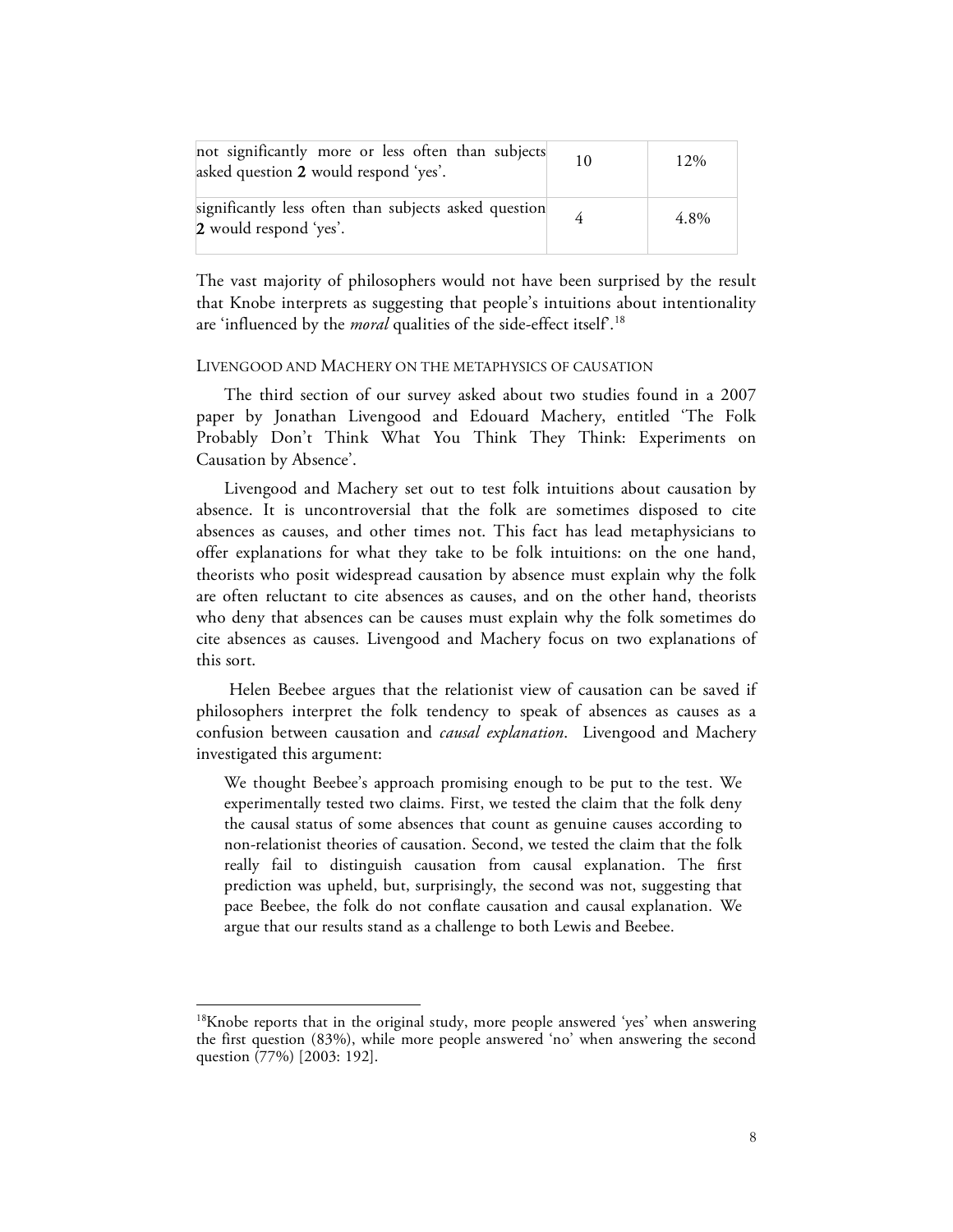As the title of their paper and the following quote indicate, they take the results of their studies to be different from what 'the often peculiar intuitions of metaphysicians' would have indicated beforehand [108]:

We should also highlight a striking, unexpected feature of our results. Even when the absence was made clearly explanatorily relevant, as it is in the unsafe rope case, people were not disposed to assent to a sentence causally explaining an event by reference to this absence. [121]

We do not agree that this is a problem for Beebee, $^{19}$  but for present purposes the relevant question is how striking and unexpected Livengood and Machery's result would be to philosophers in general. To test this question, we first presented those in our study with the following description:

Suppose subjects are presented with the following case:

The broken rope case. Susan had to climb a rope in gym class. Susan was a very good climber. She started climbing, but the rope broke before she reached the rafters. She fell on the ground.

Subjects are asked one of two questions. Some subjects are asked:

On a scale of 1 to 7, 1 indicating that you totally disagree and 7 indicating that you totally agree, how much do you agree with the following claim?

1. 'The rope breaking caused Susan to fall.'

Other subjects are asked:

On a scale of 1 to 7, 1 indicating that you totally disagree and 7 indicating that you totally agree, how much do you agree with the following claim?

2. 'Susan fell because the rope broke.'

We then asked philosophers to respond to this question:

On average, agreement with statement 1 would be:

significantly greater than agreement with statement 2.

not significantly different from agreement with 2.

<sup>19</sup>Beebee's goal is to explain some cases where the folk *do* cite absences as causes; she is not committed to the claim that any time the folk find an absence explanatorily relevant, they will be willing to cite it as a cause. Causal explanatory relevance is an intricate and context-dependent phenomenon, and arguably the rope's breaking is more explanatorily relevant in the context of a discussion of the Broken Rope Case than the rope's not breaking in the context of a discussion of the Unsafe Rope Case. In addition, it may well be that the folk *are* willing to cite the rope's not breaking as *a* cause; Livengood and Machery simply do not test whether subjects would tend to agree with 'The rope's not breaking was *a* cause of Susan's reaching the rafters'. Plausibly, on a view like Beebee's, the degree of causal explanatory relevance required for assent to 'A caused B to V' (or 'A is *the* cause of B's V-ing'...) is higher than that required for assent to questions about whether A was *a* cause of B's V-ing.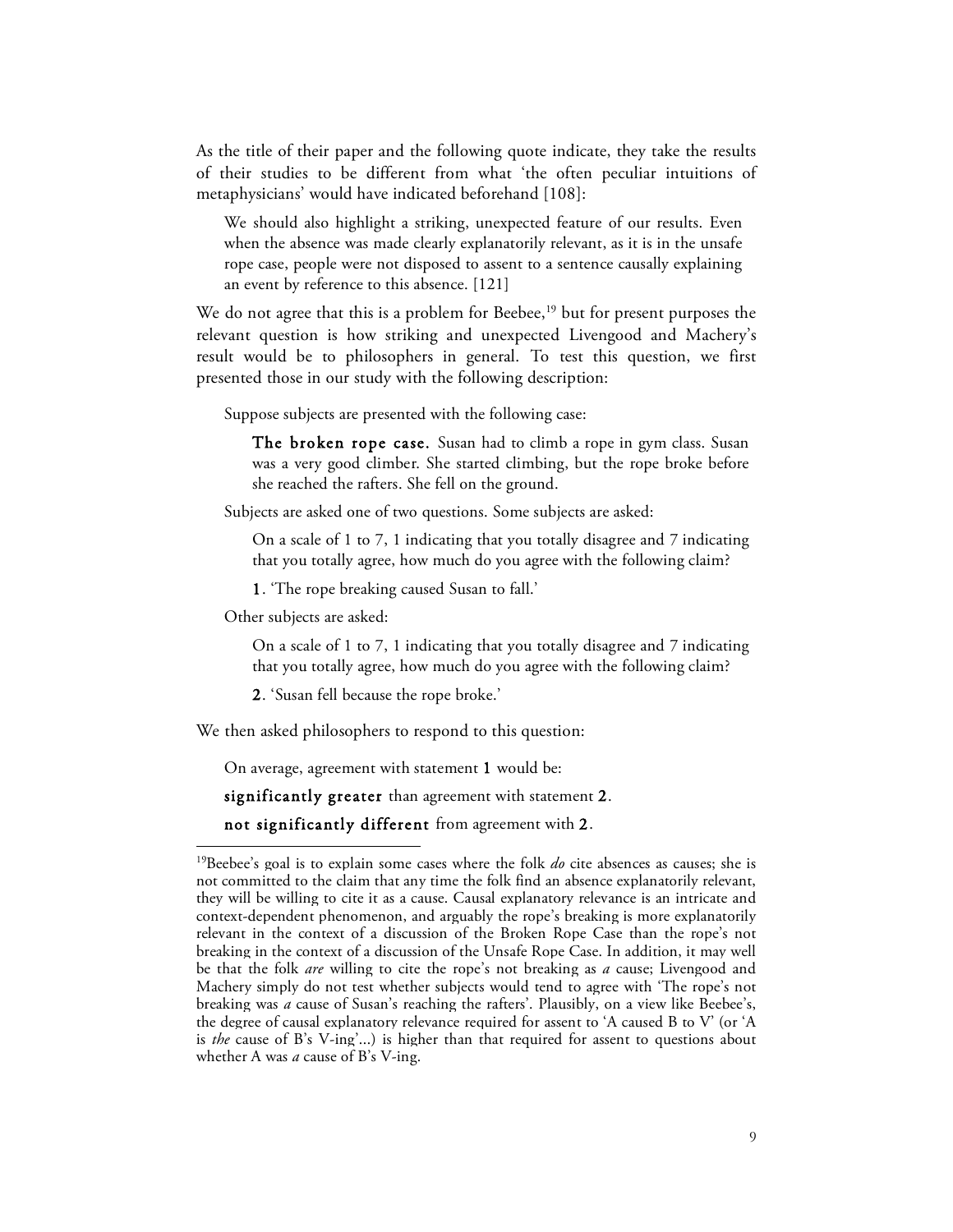#### significantly lower than agreement with 2.

Next, we asked about a second case, described as follows:

Suppose subjects (a different group from those asked about the broken rope case) are presented with the following case:

The unsafe rope case. Susan has to climb an old, worn-out rope in gym class. She wondered if it would support her weight. Susan was a very good climber. Though nervous, she climbed all the way to the rafters.

Subjects are asked one of two questions. Some subjects are asked:

On a scale of 1 to 7, 1 indicating that you totally disagree and 7 indicating that you totally agree, how much do you agree with the following claim?

1. 'The rope not breaking caused Susan to reach the rafters.'

Other subjects are asked:

On a scale of 1 to 7, 1 indicating that you totally disagree and 7 indicating that you totally agree, how much do you agree with the following claim?

2. 'Susan reached the rafters because the rope did not break.'

Philosophers were again asked to respond to this question:

On average, agreement with statement 1 would be:

significantly greater than agreement with statement 2.

not significantly different from agreement with 2.

significantly lower than agreement with 2.

Livengood and Machery report that in their study there was no significant difference in folk agreement with the two sentences in the Broken Rope Case.<sup>20</sup> However, there was a significant difference in folk agreement with the two sentences in the Unsafe Rope Case; folk-subjects' agreement with sentence 1 ('The rope not breaking caused Susan to reach the rafters') was significantly lower than agreement with sentence 2 ('Susan reached the rafters because the rope did not break').<sup>21</sup>

Both results were predicted by philosophers in our survey. In the Broken Rope Case, 202 respondents in our survey reported that they could respond

<sup>&</sup>lt;sup>20</sup>The average response to 1 in the Broken Rope Case was 5.77, and the average response to 2 was 5.47.

<sup>&</sup>lt;sup>21</sup>The average response to 1 was 3.06, and the average response to 2 was 4.00.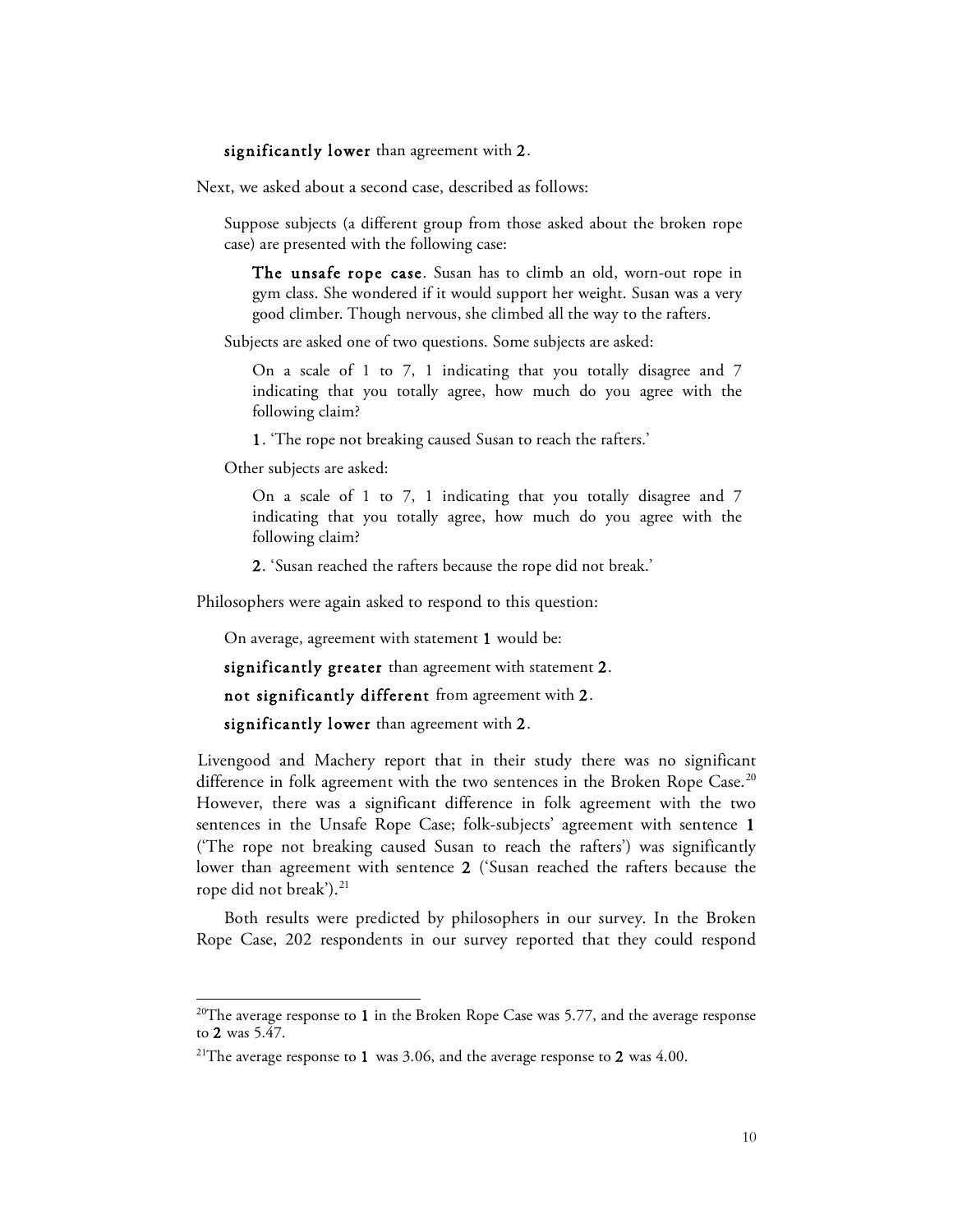|                                                                 | total responses | $%$ responses |
|-----------------------------------------------------------------|-----------------|---------------|
| significantly greater than agreement with<br>statement 2.       |                 | $4.5\%$       |
| not significantly different than agreement with<br>statement 2. | 158             | 78.2%         |
| significantly lower than agreement with statement               | 35              | 17.3%         |

without bias, and their responses were distributed as follows (correct answer in italics):

In the Unsafe Rope Case, 198 respondents in our survey reported that they could respond without bias, $22$  and their responses were distributed as follows (correct answer in italics):

|                                                                 | total responses % responses |       |
|-----------------------------------------------------------------|-----------------------------|-------|
| significantly greater than agreement with<br>statement 2.       |                             | 2.5%  |
| not significantly different than agreement with<br>statement 2. | 22                          | 11.1% |
| significantly lower than agreement with statement 2.            | 171                         | 86.4% |

Livengood and Machery conclude by exhorting us to leave the comfort of our armchairs because 'the folk probably don't think what you think they think' [126]. Our results suggest that they overstepped in drawing this conclusion from their folk surveys alone.

#### NICHOLS AND KNOBE ON MORAL RESPONSIBILITY AND DETERMINISM

The last section of our survey involves a study reported in the 2007 paper 'Moral Responsibility and Determinism: the Cognitive Science of Folk Intuitions' by Shaun Nichols and Joshua Knobe. Nichols and Knobe gloss the results as follows:

These initial experiments replicated the finding (originally due to Nahmias et al.) that people have compatibilist intuitions when presented with vignettes that trigger affective responses. But they also yielded a new and surprising result. When subjects were presented with an abstract vignette, they had predominantly *incompatibilist* intuitions. [671]

To test whether this result was surprising, we presented philosophers with these cases, as follows.

 $223$  respondents who answered the first rope question skipped the second one entirely. 1 respondent chose the 'opt out' option for the second but not the first.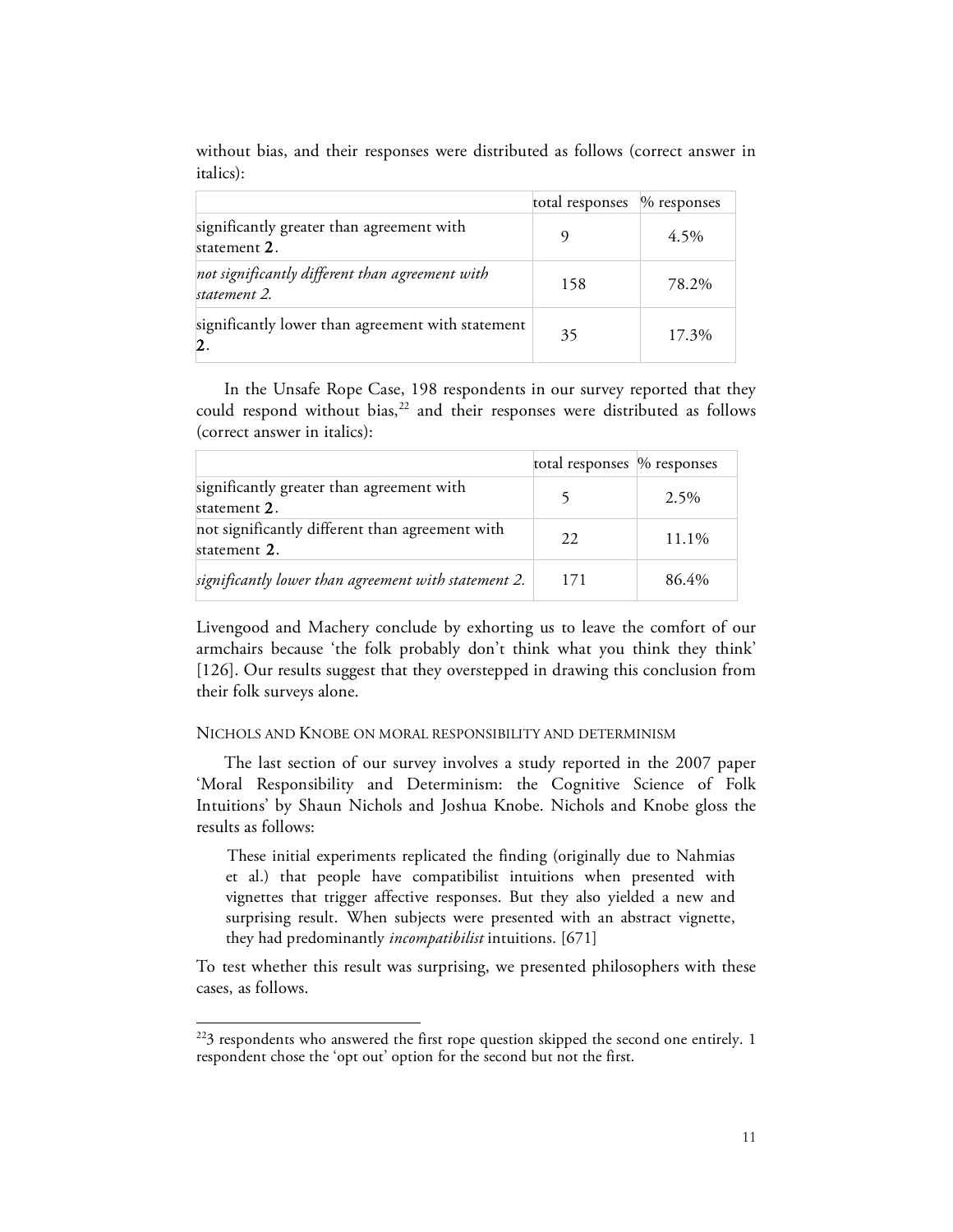Suppose subjects are presented with descriptions of two different 'universes', A and B:

Imagine a universe (Universe A) in which everything that happens is completely caused by whatever happened before it. This is true from the very beginning of the universe, so what happened in the beginning of the universe caused what happened next, and so on right up until the present. For example one day John decided to have French Fries at lunch. Like everything else, this decision was caused by what happened before it. So, if everything in this universe was exactly the same up until John made his decision, then *it had to happen* that John would decide to have French Fries.

Now imagine a universe (Universe B) in which *almost* everything that happens is completely caused by whatever happened before it. The one exception is human decision making. For example, one day Mary decided to have French Fries at lunch. Since a person's decision in this universe is not completely caused by what happened before it, even if everything in the universe was exactly the same up until Mary made her decision, it *did not have to happen* that Mary would decide to have French Fries. She could have decided to have something different.

The key difference, then, is that in Universe A every decision is completely caused by what happened before the decision – given the past, each decision *has to happen* the way that it does. By contrast, in Universe B, decisions are not completely caused by the past, and each human decision *does not have to happen* the way that it does.

Some subjects are presented with the question:

1. In Universe A, is it possible for a person to be fully morally responsible for their actions?

Philosophers in our study were then asked to respond to the question:

Subjects would answer 'yes'

significantly more often than they would answer 'no' not significantly more or less often than they would answer 'no' significantly less often than they would answer 'no'

Our meta-survey then continued:

Other subjects, who are presented with the same description of the two universes, are not asked question 1, but are instead presented with the following case:

In Universe A, a man named Bill has become attracted to his secretary, and he decides that the only way to be with her is to kill his wife and 3 children. He knows that it is impossible to escape from his house in the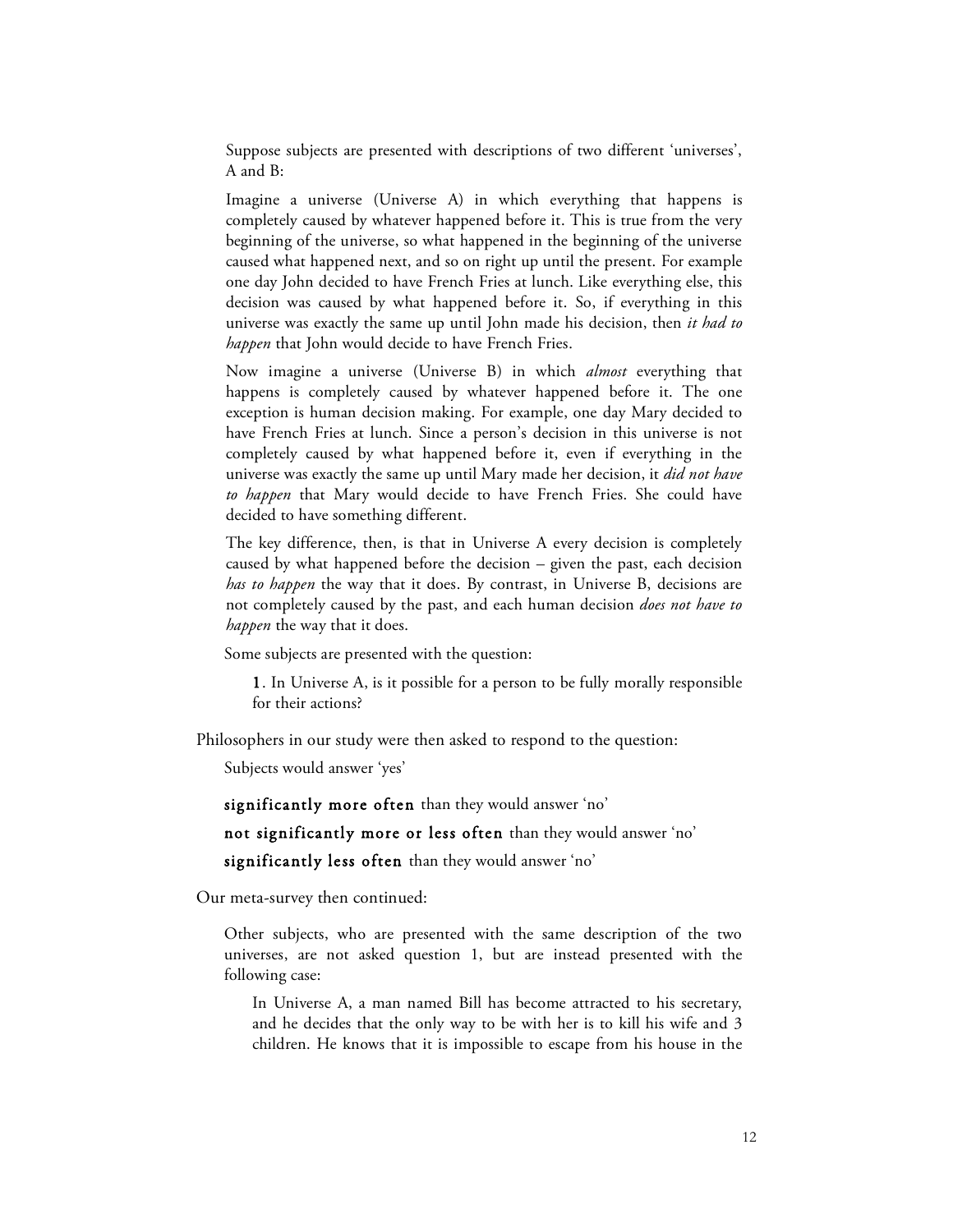event of a fire. Before he leaves on a business trip, he sets up a device in his basement that burns down the house and kills his family.

These subjects are then asked the following question:

2. Is Bill fully morally responsible for killing his wife and children?

Philosophers were once again asked whether subjects would answer 'yes' (that Bill is morally responsible), and given the same three options as before.

In the original study, 86% of respondents answered 'no' to the first question (i.e., said that one cannot be morally responsible in Universe A), while 72% answered 'yes' to the second question (i.e., said that Bill is morally responsible for killing his wife and children in Universe A). Once again, our respondents predicted this contrast. For the first question, 163 respondents in our survey reported that they could respond without bias, and their responses were distributed as follows (correct answer in italics). Subjects would answer 'yes':

|                                                                      | total responses \% responses |         |
|----------------------------------------------------------------------|------------------------------|---------|
| significantly more often than they would answer<br>$^{\circ}$ no'.   | 15                           | $9.2\%$ |
| not significantly more or less often than they<br>would answer 'no'. | 22                           | 13.5%   |
| significantly less often than they would answer 'no'.                | 126                          | 77.3%   |

For the second question, 160 respondents in our survey reported that they could respond without bias, and their responses were distributed as follows (correct answer in italics). Subjects would answer 'yes':

|                                                                      | total responses   % responses |       |
|----------------------------------------------------------------------|-------------------------------|-------|
| significantly more often than they would answer 'no'.                | 133                           | 83.1% |
| not significantly more or less often than they<br>would answer 'no'. | 19                            | 11.9% |
| significantly less often than they would answer<br>no'.              |                               | 5%    |

More importantly, out of those philosophers who responded to both questions, 85.5% correctly expected that the first group of subjects would be more inclined to give the incompatibilist answer than the second. (This includes those who gave the middle answer to one question but the correct answer to the other.) In short, it does not appear that the contrast reported by Knobe and Nichols would in fact be surprising to most philosophers.

### 2. Objections

Let us turn to two possible objections about the design of our study.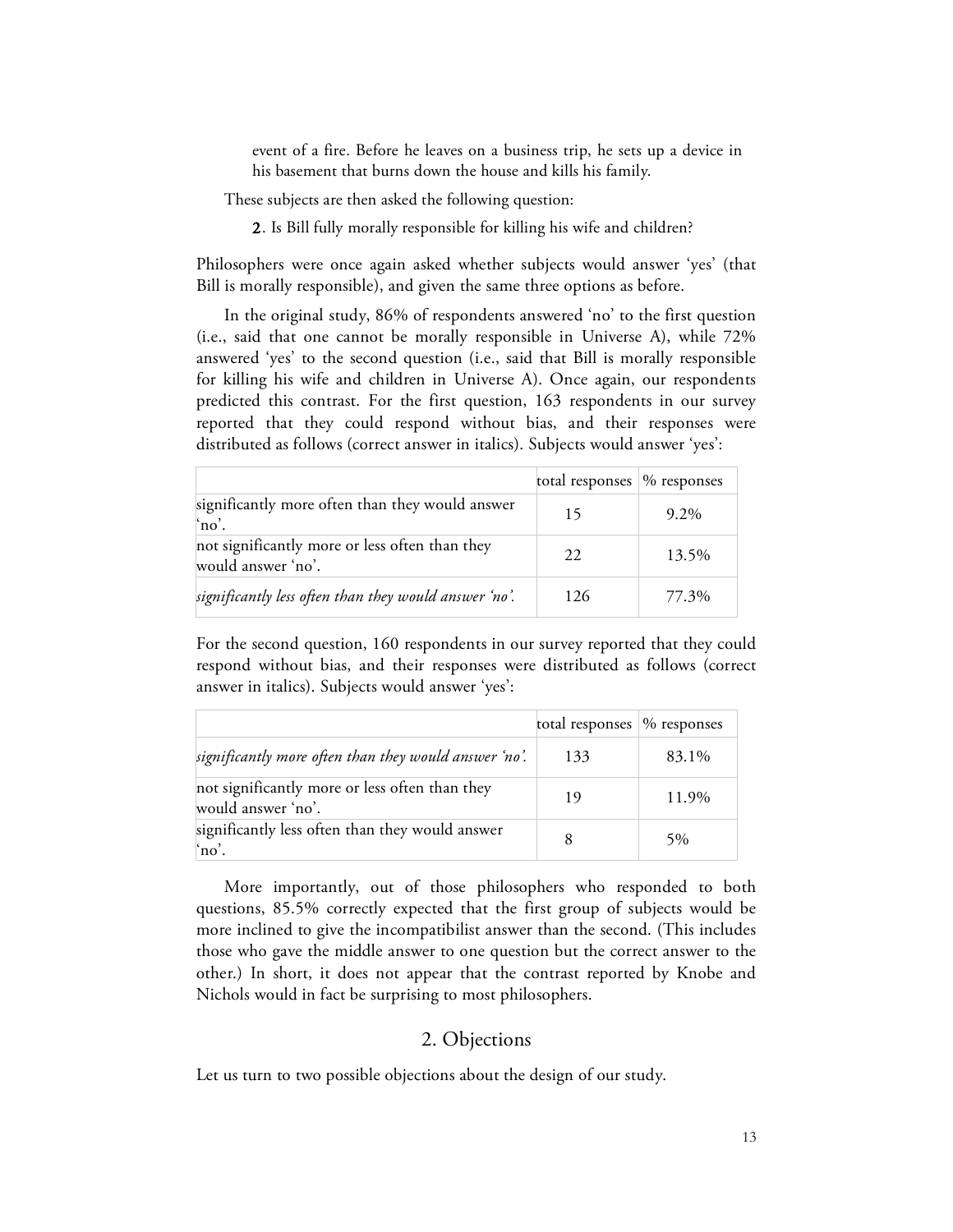#### OBJECTION 1: EXPECTING THE UNEXPECTED?

One worry is that our respondents may have treated the fact that they were being presented with questions about these surveys as evidence that the results were interesting or unexpected. In particular, they might have taken it as evidence that the surveys were published, and reasoned that surveys are more likely to be published if they have surprising results. This kind of subjectexpectancy effect may have lead respondents to predict the very answers that they would have otherwise found surprising. (We will set aside the question whether similar worries apply to survey results in much first-order experimental philosophy.) $^{23}$ 

We cannot rule out that such an effect was present, though we doubt it played a very significant role. First, we did our best to avoid communicating that the folk surveys had already been conducted. Each question was put in hypothetical form: respondents were asked to *suppose* that ordinary nonphilosophers are presented with a certain case, and then asked to say how they thought such people *would* respond. Moreover, the wording of the instructions carried an implicature to the effect that some of the surveys had not been carried out.24 And we deliberately omitted any further information about the 'hypothetical' subjects at issue— such as the number of subjects in each study precisely to avoid giving our respondents reason to think the studies had already been conducted.

Second, the hypothesized effect would not explain the highly accurate responses to our meta-survey. Every question had three possible answers: in each case there was one answer that the original experimenters appear to have thought would be the *predictable* answer, leaving two possible *surprising* answers— but in our study there is little or no pull towards the incorrect surprising answer. (Note that in Example 4 we asked about each condition individually, so various combinations of response were possible, more than one of which would presumably have counted as surprising.) In addition, recall the Broken Rope case, which was included in the folk survey simply as a control to make sure that

 $^{23}$ It is well-known that survey respondents do not simply focus on the content of the question but try to work out what kind of information the experimenter is trying to elicit. (See for example [Groves et al. 2009:228-9.]) Asked a series of questions about (say) their intuitions concerning intentionality, they may expect there to be something 'tricky' about the question and be more inclined to provide a tricky or interesting response rather than an apparently boring or obvious one. This kind of effect could theoretically produce artificially surprising results.

<sup>&</sup>lt;sup>24</sup>The instructions contained the following language: 'Some of the cases you are asked about may be taken from the existing experimental philosophy literature. Questions are worded in a way that does not give away whether the relevant study has been conducted or not. (Any necessary citations, as well as the actual results of the relevant studies, will appear after you complete the survey.)'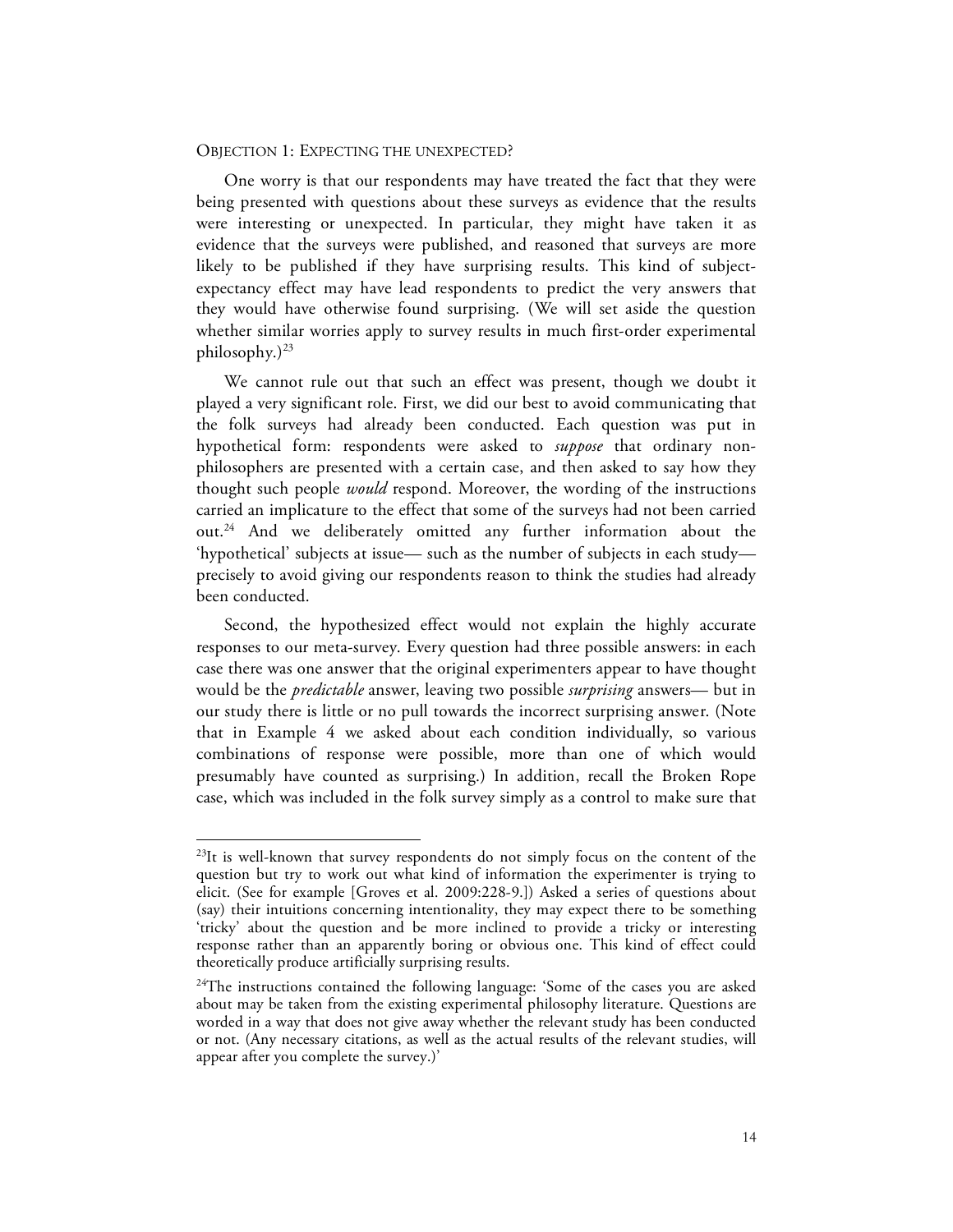the 'striking' differences in causal judgments in the Unsafe Rope case did not stem from a grammatical feature of the question.<sup>25</sup> The Broken Rope case indicated that they did not: there was no analogous 'striking' result in that case. For this reason, the Broken Rope case serves as a kind of control for our metastudy. If our respondents were influenced by the survey setting to select a result they would find surprising, they would not have been highly accurate even in their response to that question.<sup>26</sup>

#### OBJECTION 2: NOT ENOUGH INFORMATION?

The previous worry was that our respondents had too much information communicated to them simply by being presented with our survey. But others might worry that our respondents weren't given *enough* information. We omitted information about the number of participants in each study, as well as any demographic facts that had been reported. (As noted above, we did this to help avoid the worry raised by Objection 1). But the lack of specific information regarding the original study forces respondents to make guesses about these aspects of the original studies.<sup>27</sup> In particular, the folk surveys were quite small but still showed statistical significance: to take two extreme examples, the Knobe and Fraser case was put to 18 subjects, and the first question in the Nichols and Knobe study was put to 21 subjects. Now, suppose a philosopher presented with our study were to wrongly assume that the number of subjects in these studies was very high. Then, even if she wrongly thought there was only a very slight difference in the average levels of agreement between the two conditions, she might still arrive at the correct conclusion that the study would show a *statistically significant* difference. In this way, incorrect assumptions about the number of participants might exaggerate one's predictions about the statistical significance of folk responses.

To control for the possibility of this kind of mistake, we conducted an additional survey, which was completed by 100 philosophers. The questions differed only in that our description of each folk survey was accompanied by the number of subjects rounded to the nearest 10, as well as whatever demographic information had been provided about the folk subjects. (For the most part they were American undergraduates.) Moreover, respondents were told at the outset

<sup>&</sup>lt;sup>25</sup>The concern was that subjects might find causal claims involving a gerundive construction along with the verb 'cause' to be more strange than two clauses connected with 'because', and as a result tend to agree with the second more often. See [Livengood and Machery: 117-8].

<sup>&</sup>lt;sup>26</sup>Note also that in our study the middle alternative (the 'no statistical significance' answer) was nearly always an incorrect answer, and there is some reason to think that when subjects have low credences about a survey question, they gravitate towards the middle alternative. See [Schuman and Presser 1981: ch. 6].

 $27$ Thanks to David Chalmers and Kenny Easwaran for raising this concern.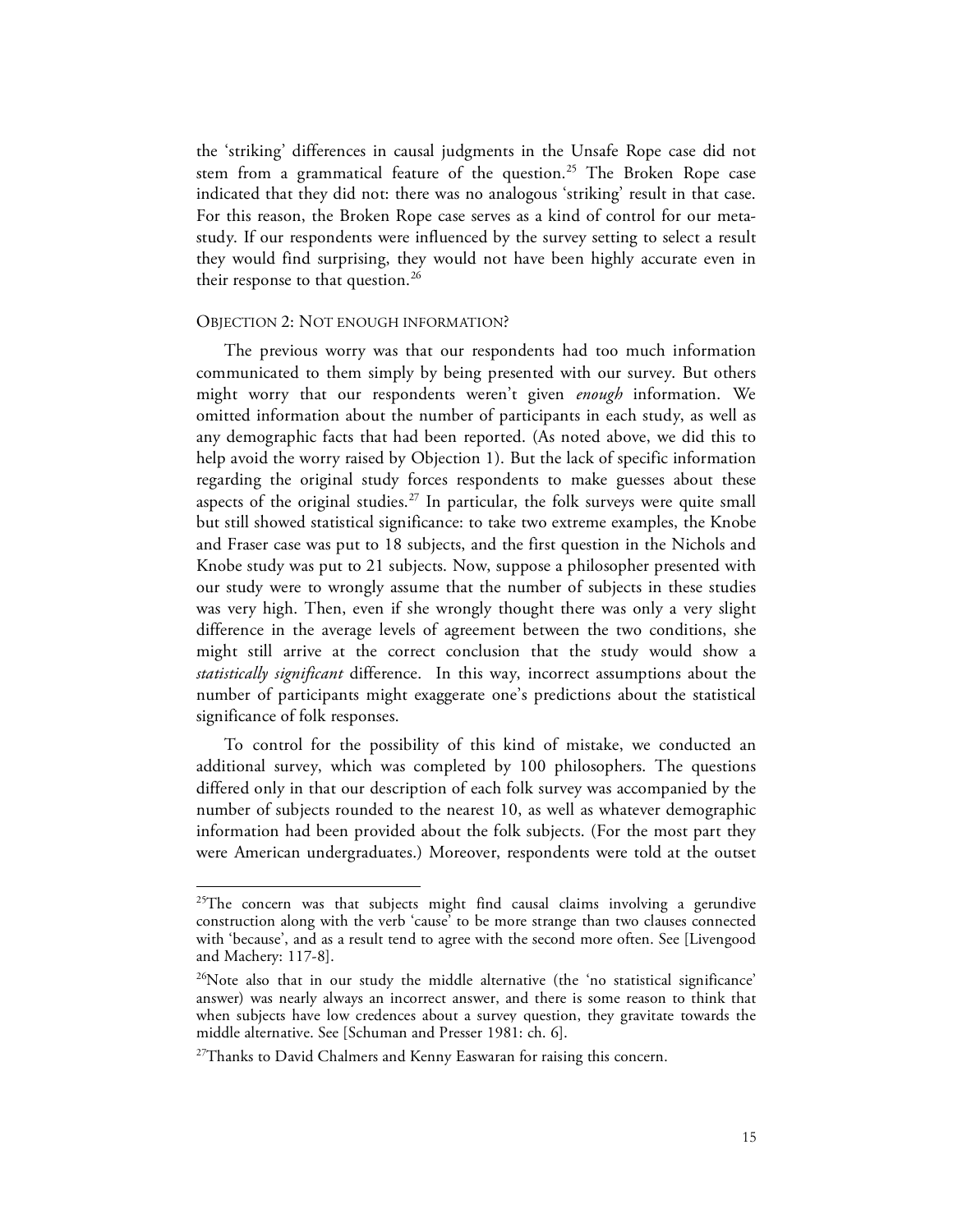that if a given study had not been conducted, we would use an arbitrarily chosen number of subjects and fake demographic information. We conjectured that if the respondents to our first survey had been making the incorrect assumptions described in Objection 2, they would have been more likely to predict statistically significant results than the respondents to the second survey. (This is because slight differences in levels of agreement would be less likely to yield statistical significance in studies with small survey populations.) But this was not the case: there was no significant decrease in the choice of the 'no statistical difference' response.<sup>28</sup>

# 3. Discussion

#### **QUALIFICATIONS**

We wish to begin by stating what we take our study *not* to show. It clearly does not show the irrelevance of empirical research to philosophical theorizing. In fact, we enthusiastically endorse much of what Knobe and Nichols write on behalf of experimental philosophy in their 'Manifesto'; for example, that philosophy is well-served by empirical investigations into the psychological processes governing human intuitions about central philosophical issues [Knobe and Nichols 2007:5]. Our results do not in any way subvert this guiding idea, for several reasons.

Most obviously, our study concerns only *folk surveys*, and in particular surveys in which the subjects were non-philosophers from a socioeconomic background similar to that of most members of the target philosophical audience. But there are many other kinds of empirical data that may be relevant to philosophy, from cross-cultural surveys to brain scans and skin-conductance tests.<sup>29</sup> We have no reason to think that philosophers could predict the results of any of these other methods of investigation.

 $28$ The percentages of respondents selecting 'no statistical difference' in the first study, in order of questions asked, was 4.2, 12, 78.2, 11.1, 13.5, 11.9 (mean 21.82, median 11.95); in the second study they were 7.2, 15.4, 72.2, 15.5, 9.2, 10.6 (mean 21.68, median 13). There was, however, a small uptick in the number of respondents predicting statistical significance in the *wrong* direction (for the first survey the mean was 7.2, while for the second it was 10.7). Perhaps including details about the study populations induced the kind of subject-expectancy effect discussed in Objection 1. (This would vindicate our original decision to omit such details.) The only other difference between the studies was that, in soliciting respondents for the second study, we continued down the PGR where we had left off with the first study (see fn. 13), but sent emails only to faculty. (We also included top M.A. programs.)

<sup>29</sup>See e.g. [Greene et al. 2001; Sripada and Konrath 2011].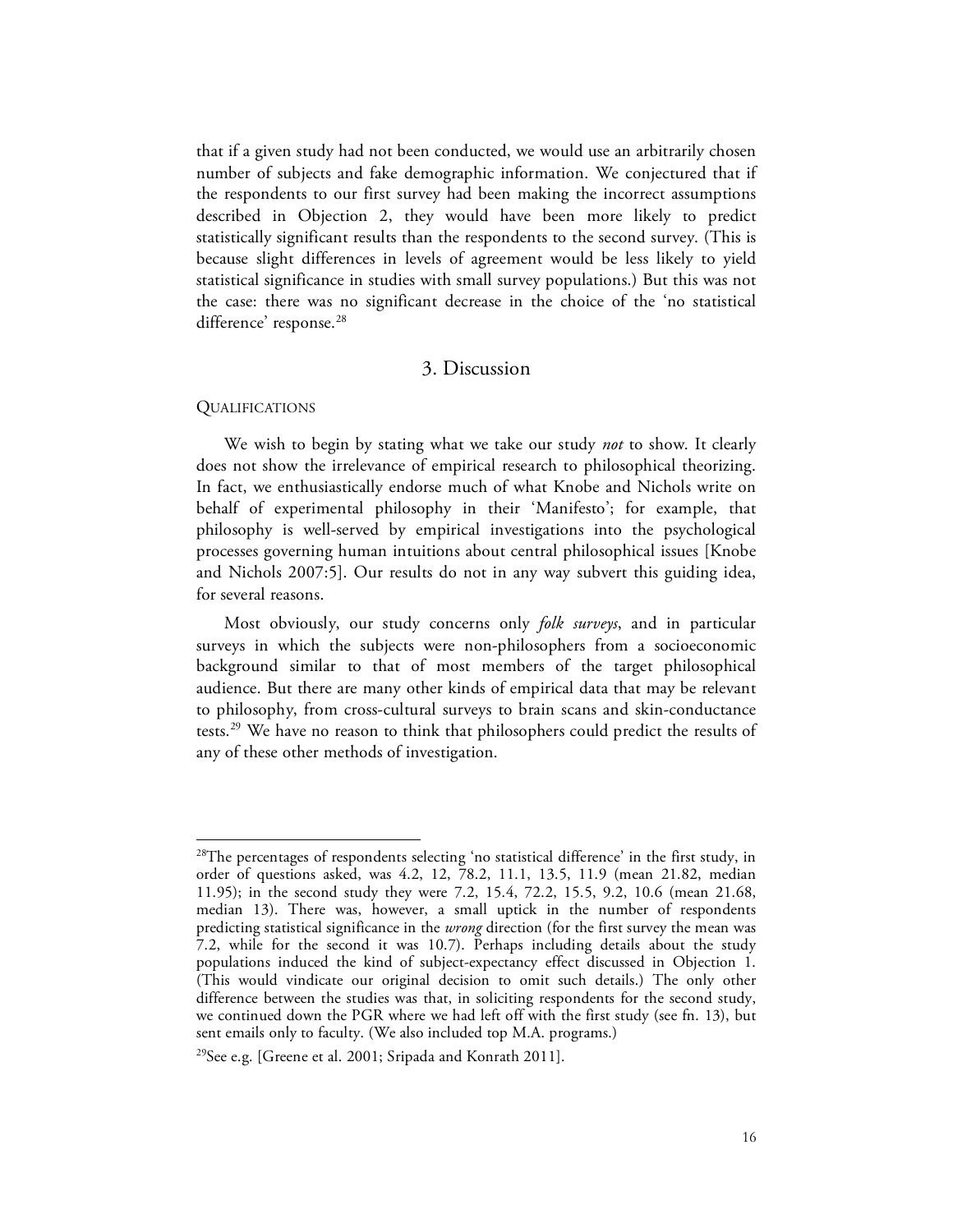Even surveys on American undergraduates may still have their uses.<sup>30</sup> First, philosophers who predicted a statistically significant effect may not have been very accurate in predicting the *extent* of that effect. Moreover, as prevailing theories about the kinds of processes that underlie philosophical intuitions become more fine-grained, adjudicating between theories may require very subtle studies whose results could not be predicted from the armchair.

We therefore do not draw any sweeping conclusions from our study about the relevance of experiments to philosophy. Our lesson is quite narrow: folk surveys can provide evidence against philsophers' ability to access ordinary intuitions only under the assumption that their results are not predictable by philosophers. And that assumption is far from innocent.

#### ON SURPRISINGNESS

Why, then, is it so common to claim that survey results are surprising? It cannot simply be because the folk report denying some consequence of a popular philosophical view. Philosophers employing a method of reflective equilibrium are well aware that their conclusions are often at odds with things the folk tend to say under certain conditions. And sometimes minimal revisionism should not count against a theory at all, as when, taken collectively, folk intuitions on the matter are incoherent. (Few would try to vindicate both of the apparently contradictory folk intuitions about whether someone can be morally responsible in Universe  $A$ .)<sup>31</sup> A philosophical puzzle can often be stated as an inconsistent set of sentences, each of which the folk will find independently plausible under some conditions. In such a case every consistent theory will be subject to Alexander and Weinberg's criticism that it 'stray[s] from what intuitions people actually have' [2007: 73].

Here is a more plausible source for the surprisingness claim. Sometimes philosophers expound on what they take to be the 'intuitive' view, using claims of the form 'intuitively, P', 'we would be inclined to say that P', 'it would be counter-intuitive to conclude that not- $P$ .<sup>32</sup> Can't we then assume that such philosophers would be surprised by a set of folk responses that apparently conflict with what they call the 'intuitive' view? Not if these philosophers would reject the relevant surveys as adequate tests for the intuitions at issue. For example, as Antti Kauppinen has argued, such philosophers may mean that P is

 $30$ Though it may not be in their best interest for those who pursue such studies to endorse Knobe and Nichols' claim that 'the real measure of a research program depends on whether the program generates exciting new discoveries' [2007:14].

 $31$ We can imagine views about ethical language that would vindicate both judgments, but they would surely also generate consequences that the folk would be inclined to deny in various conditions.

 $32$ See [Nadelhoffer and Nahmias 2007: 125; Livengood & Machery 2007: 107-8; and Nahmias et al. 2006: 29].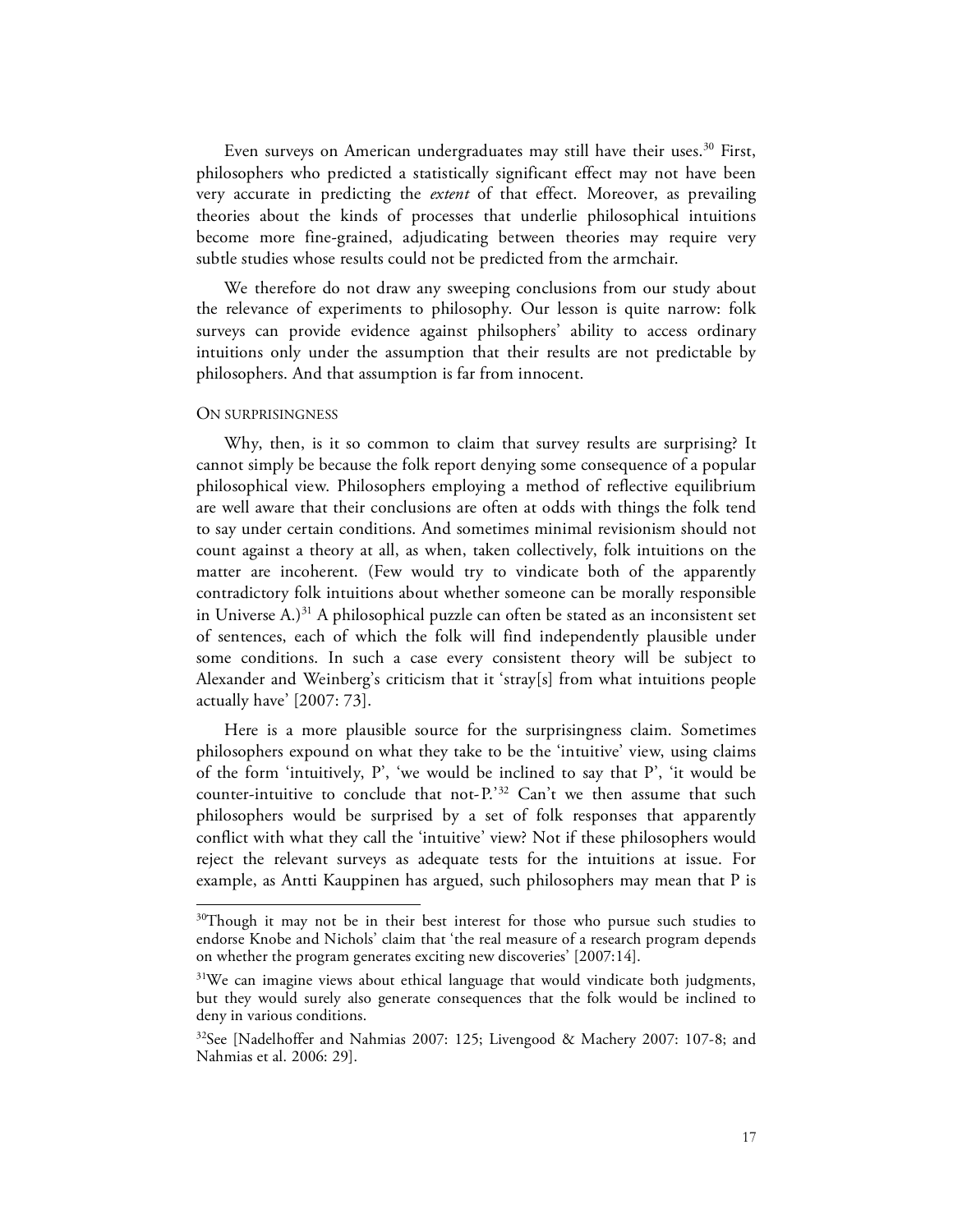intuitive upon careful reflection, having avoided various conceptual pitfalls and pragmatic distractions [2007]. 33

This point applies even in cases where experimental results seem to conflict with explicit claims about what is intuitive by 'ordinary' or 'pretheoretic' lights. After all, a member of the folk can reflect carefully and avoid conceptual pitfalls without thereby becoming a philosopher and therefore non-ordinary. As noted earlier, for example, non-philosophers who were more reflective or more aware of their own ability to make mistakes were significantly less likely than others to display the 'Knobe effect' (see [Pinillos et al. 2011]). For these reasons, a philosopher may think that P is the pretheoretically intuitive view, while being in a position to predict that, when asked a particular question intended to elicit an opinion as to whether P (in the setting of a quick survey), most ordinary folk would respond that not-P.

Note that being in a position to predict the results of a study does not entirely eliminate the element of surprise. A philosopher might, upon reflecting on the kind of case described in a folk survey, find *her own* reaction surprising. She may find unexpected conceptual connections, or discover that a concept influences certain judgments in a surprising way. And if she is not unusual in her deployment of that concept— or if she is good at simulating folk reactions— she may then correctly predict the relevant folk results. For example, in the chairman case, a philosopher may be surprised to find herself more drawn to an ascription of intentionality in the harm vignette than in the help vignette. She will probably be more inclined than ordinary folk to *resist* the Knobe effect—because of the 'Pinillos-et-al effect'—but this does not preclude *noticing* by introspection that she herself is affected by it. And indeed, Knobe initially reported the results of his 'chairman study' with the phrase 'as predicted' [Knobe 2003a: 192]. Likewise, a variation on Knobe and Frazer's pen case can be found in [Knobe 2006a], where he simply reports on his own reaction to the case, apparently anticipating the result later discovered empirically.<sup>34</sup> This suggests that even for the authors, these studies were only surprising in the second way— that is, from the armchair.

In short, perhaps the source of surprise in these studies has simply been mislocated. Perhaps the *initial* stage of each experiment— itself a piece of *a priori* analysis—is sufficient to reveal an unexpected feature of our conceptual

 $33$ Another possibility: what the philosopher means by 'S' in 'Intuitively, S' may be hard to get across in a quick survey by using that English sentence. As Sosa puts it: 'The experimental results really concern in the first instance only people's responses to certain words. But verbal disagreement need not reveal any substantive, real disagreement, if ambiguity and context might account for the verbal divergence' [2007:102].

 $34$ The case involves a computer that crashes when used by more than one person. Knobe simply writes: 'Here we would attribute the crash more to [Jane]'s behavior than to [Lauren]'s behavior. But why?' [68].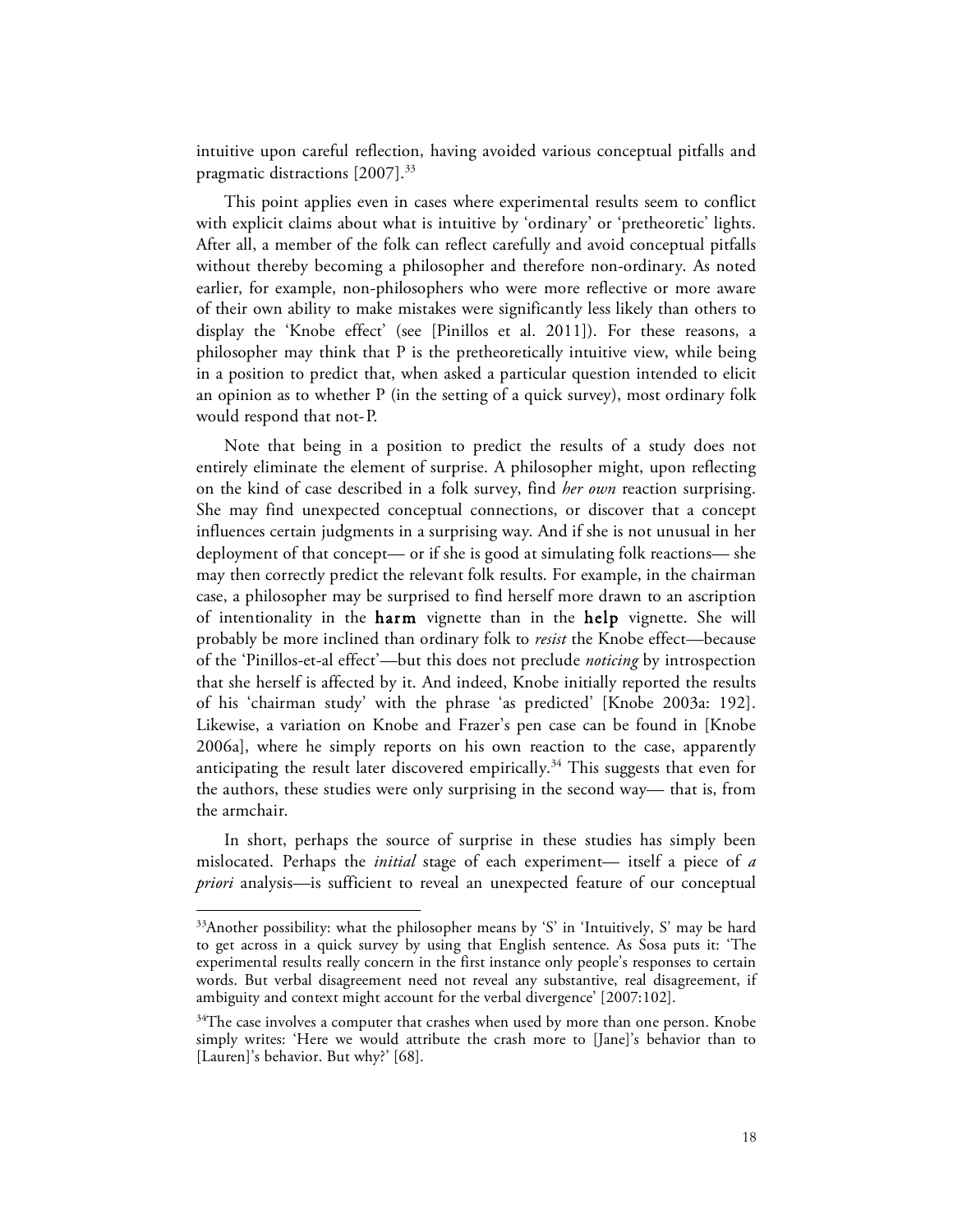apparatus. But *this* kind of surprise hardly provides evidence that armchair reflection is radically inadequate to access ordinary intuitions.

### THE METHODOLOGICAL UPSHOT

We have chosen to sidestep the recent debate about the proper place of ordinary intuitions in philosophy. Some armchair philosophers make claims about ordinary intuitions in their arguments, others think ordinary intuitions should be superseded by tutored intuitions, and still others think it is a methodological confusion to make claims about intuitions about P rather than making claims about P.<sup>35</sup> Only philosophers of the first stripe are likely to hold that appeals to ordinary intuition are a crucial component of philosophical methodology. But we will grant that assumption for the purposes of this paper.

As discussed under 'Qualifications' above, we also allow that surveys can be useful for philosophy. Even so, it is far from obvious how *pervasive* a role should be played by surveys of primarily middle-class English speakers, 36 which make up the bulk of experimental philosophy to date.<sup>37</sup> A philosophical book might contain dozens of appeals to ordinary intuition, and the difficulty that would be involved in conducting careful experiments for each of these is enormous. Presumably we must make a trade-off between a higher risk of error on the one hand, and a drain of resources on the other. Frank Jackson takes an inclusive approach to this trade-off:

I am sometimes asked $\cdots$  why, if conceptual analysis is concerned to elucidate what governs our classificatory practice, don't I advocate doing serious public opinion polls on people's responses to various cases? My answer is that I do — when it is necessary. [1998:36]

Meanwhile, Stich and Weinberg reject Jackson's 'singularly implausible assumption' that 'when consulting intuitions about possible cases of philosophical interest, [he] and other philosophers can often simply rely on their own intuitions' [2001: 640].<sup>38</sup> We think this kind of dismissal is premature

 $35$ For some critiques of appeals to intuition in philosophy see [Cappelen 2012; Williamson 2004].

<sup>&</sup>lt;sup>36</sup>Again, we have no reason to think philosophers could predict the results of crosscultural surveys, not to mention brain scans, skin conductance tests, etc.

 $37$ There is a related question whether reporting the results of such a survey should constitute the primary content of a published philosophy paper, given the predictability of the results we studied.

<sup>&</sup>lt;sup>38</sup>They also reject Jackson's method of running cases by 'students in the classroom', since students are not a representative sample of the 'folk'. This point, of course, applies equally to experimental philosophers who run surveys entirely on undergraduates in American universities, and though it is usually not reported how those undergraduates were selected, the sample size is often about that of a classroom.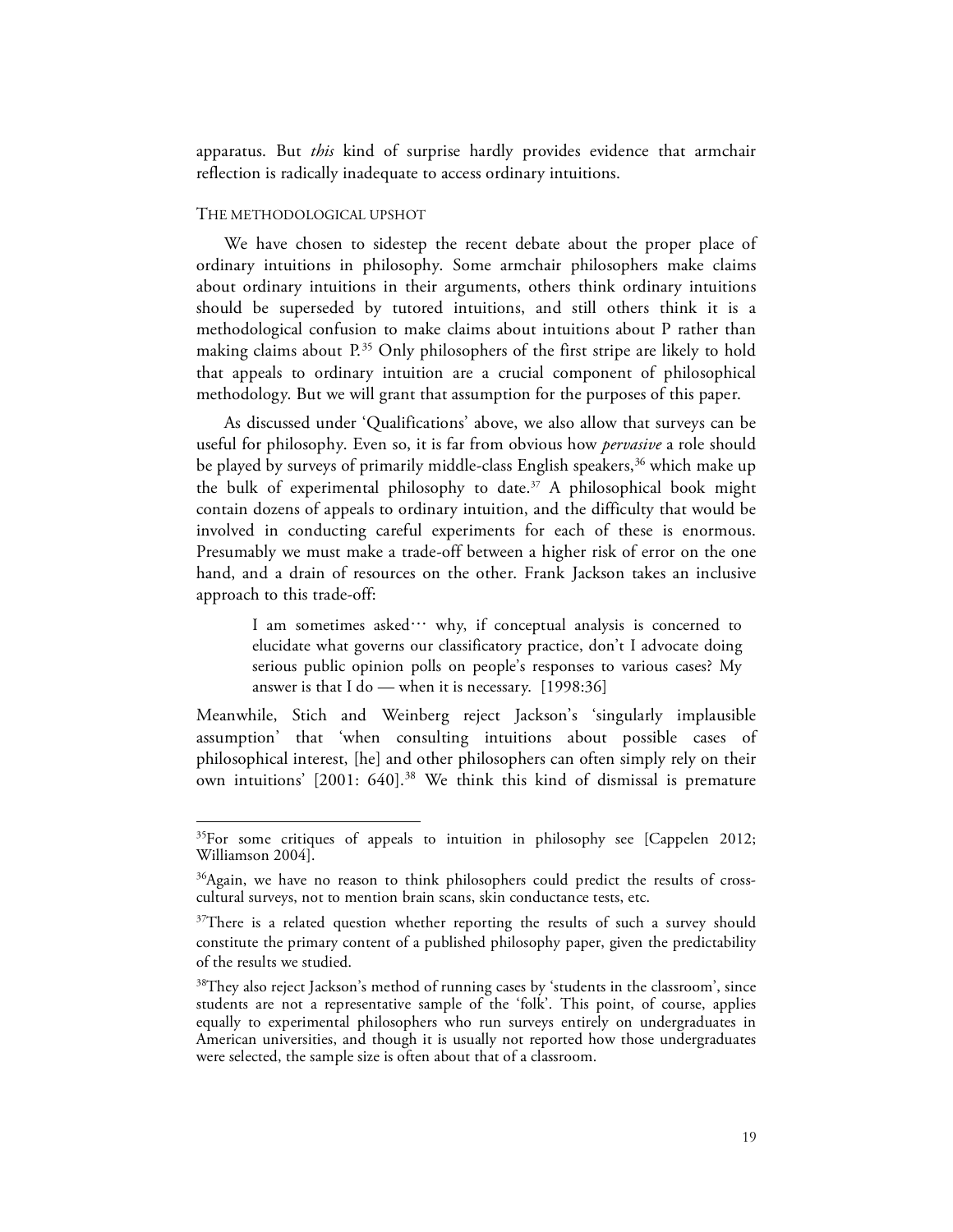given the lack of empirical reasons to doubt philosophers' reliability in predicting ordinary intuitions.

(Testing whether *philosophers'* intuitions differ from those of the folk is *not* an adequate substitute for a study testing whether philosophers can *predict* folk intuitions. A theorist may have different intuitions from the folk without being *ignorant* of folk intuitions. For example, with some effort a linguist may be able to parse a sentence like 'The rat the cat the dog chased ate died' and judge it to be grammatical, while predicting that the folk will judge it to be ungrammatical.<sup>39</sup> This makes sense if her best theory treats the folk judgment as a kind of performance error.)

To assess the proper frequency of surveys in philosophy, it would be useful to know how accurate philosophers are when it comes to the *average* philosophically-relevant folk intuition. It is hard to see how this would even be tested, but given that the surveys in our study were selected for their alleged surprisingness, it is reasonable to think philosophers would perform even better on average, *in vivo*. One experiment worth undertaking would test how accurate philosophers are when they *publish* claims about ordinary intuitions. (As discussed above, unadorned claims about what is 'intuitive' do not necessarily fit this criterion.) Such a study would comb through a philosophical journal looking for such claims and run a formal survey for each one.

Notably, the analog of this study for *linguistics* has already been performed [Sprouse et al., n.d.]. Like philosophy, linguistics has recently seen increased criticism about traditional methods. After all, syntacticians and semanticists often simply draw on their own intuitions about the acceptability of sentences, and perhaps those of some friends and colleagues, rather than running formal experiments. But insofar as the goal is to obtain intuitions matching those of ordinary speakers, there are concerns about the reliability of this method.<sup>40</sup>

 Sprouse, Schütze, and Almeida collected a random sample of nearly 300 sentence types from articles in ten years of *Linguistic Inquiry.* (The sentences were only sourced from articles in which acceptability judgments were based on informal methods.) The authors tested all of these sentences to see if the acceptability judgments assigned to them informally comported with judgments obtained experimentally from the folk. They found that 95% of the linguistic phenomena identified informally were replicated under experimental conditions: 'This means that even under the (likely unwarranted) assumption that all of the discrepant results are false positives that have found their way into the syntactic literature due to the shortcomings of traditional methods, the maximum proportion of such false positives in LI 2001-2010 is 5%' [Sprouse et al., n.d*.*]. A

<sup>39</sup>The example is from [Miller and Chomsky 1963:286]. See also [Hudson 1996].

 $40$ See [Sprouse and Almeida 2012: 2] and the citations therein.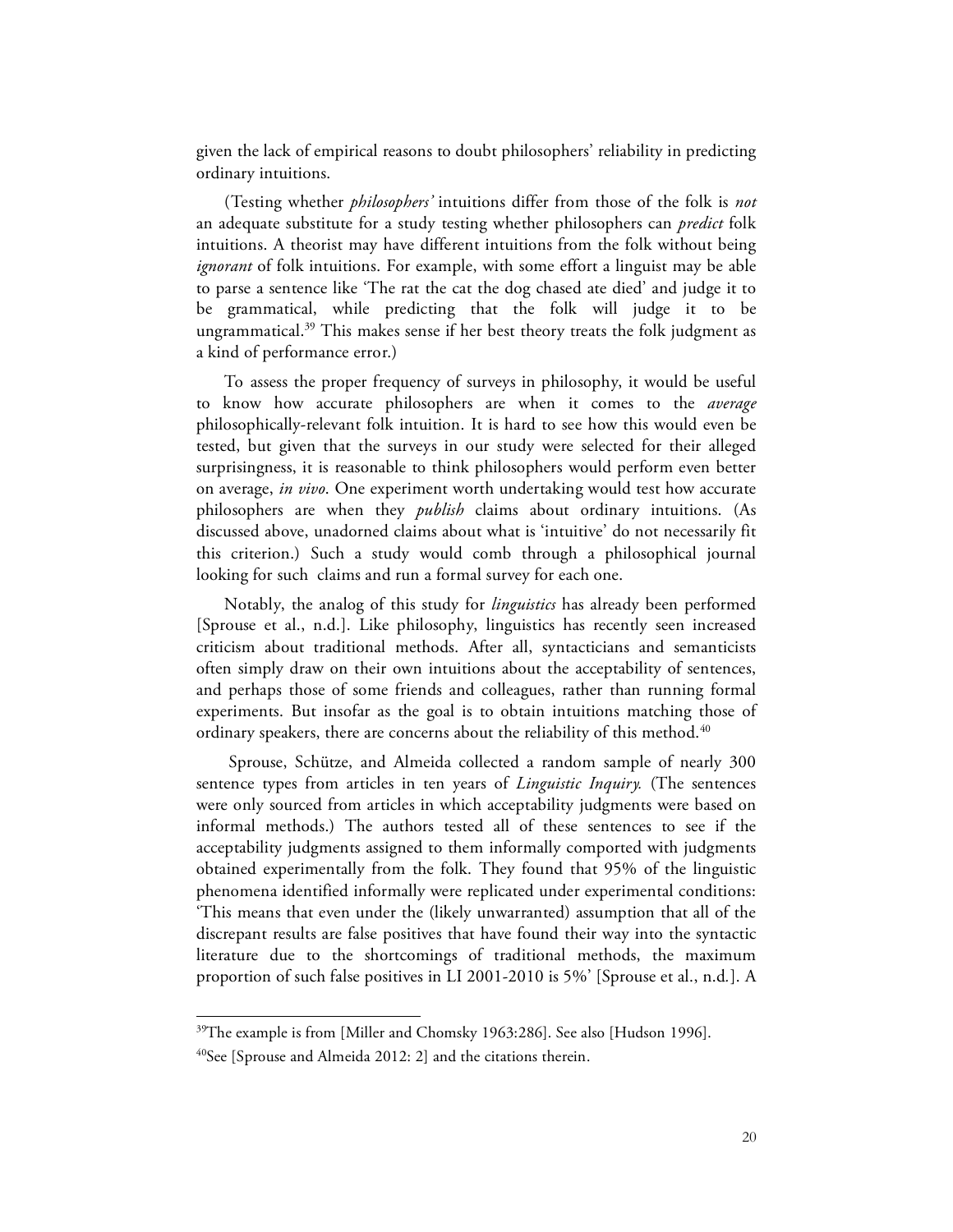similar study performed on a standard syntax textbook had a replication rate of 98% [Sprouse and Almeida, 2012]. In short, the authors find 'no evidence of a reliability problem for acceptability judgment data in syntax' [Sprouse et al., n.d*.*]. At the same time, they don't deny that some syntactic questions should be investigated with the help of formal experiments:

We suggest that syntacticians abandon the idea that there is a single method for every research question (or research environment).... Syntacticians need to evaluate each methodology based on its costs and benefits to decide which method is most appropriate for their specific research question. [*ibid*.]

This multi-pronged approach to linguistics fits well with Jackson's view that formal experiments are sometimes—but not always—necessary. Of course, in the absence of studies like that of Sprouse et al., it remains an open question whether philosophers are as reliable in predicting ordinary intuitions as linguists appear to be. But in the meantime it would be unfounded to insist that 'only the results of [empirical] research can deliver the intuitions that can serve as evidential basis for or against philosophical claims'—even assuming that philosophical claims must be based on ordinary intuitions.<sup>41</sup>

# 4. Conclusion

We examined four survey results presented as surprising in the experimental philosophy literature, and found that all were predicted by a large majority of philosophers. Results deemed surprising by experimental philosophers should not be treated uncritically as evidence against the reliability of informal access to ordinary intuitions.

University of Michigan

### REFERENCES

Alexander, Joshua and Jonathan M. Weinberg 2007. Analytic Epistemology and Experimental Philosophy, *Philosophy Compass* 2/1: 56–80.

Alicke, M.D. 2008. Blaming Badly, *Journal of Cognition and Culture* 8/1-2: 179- 186.

<sup>&</sup>lt;sup>41</sup>The claim in quotation marks is 'widely endorsed by experimental philosophers', according to Alexander and Weinberg [2007: 61].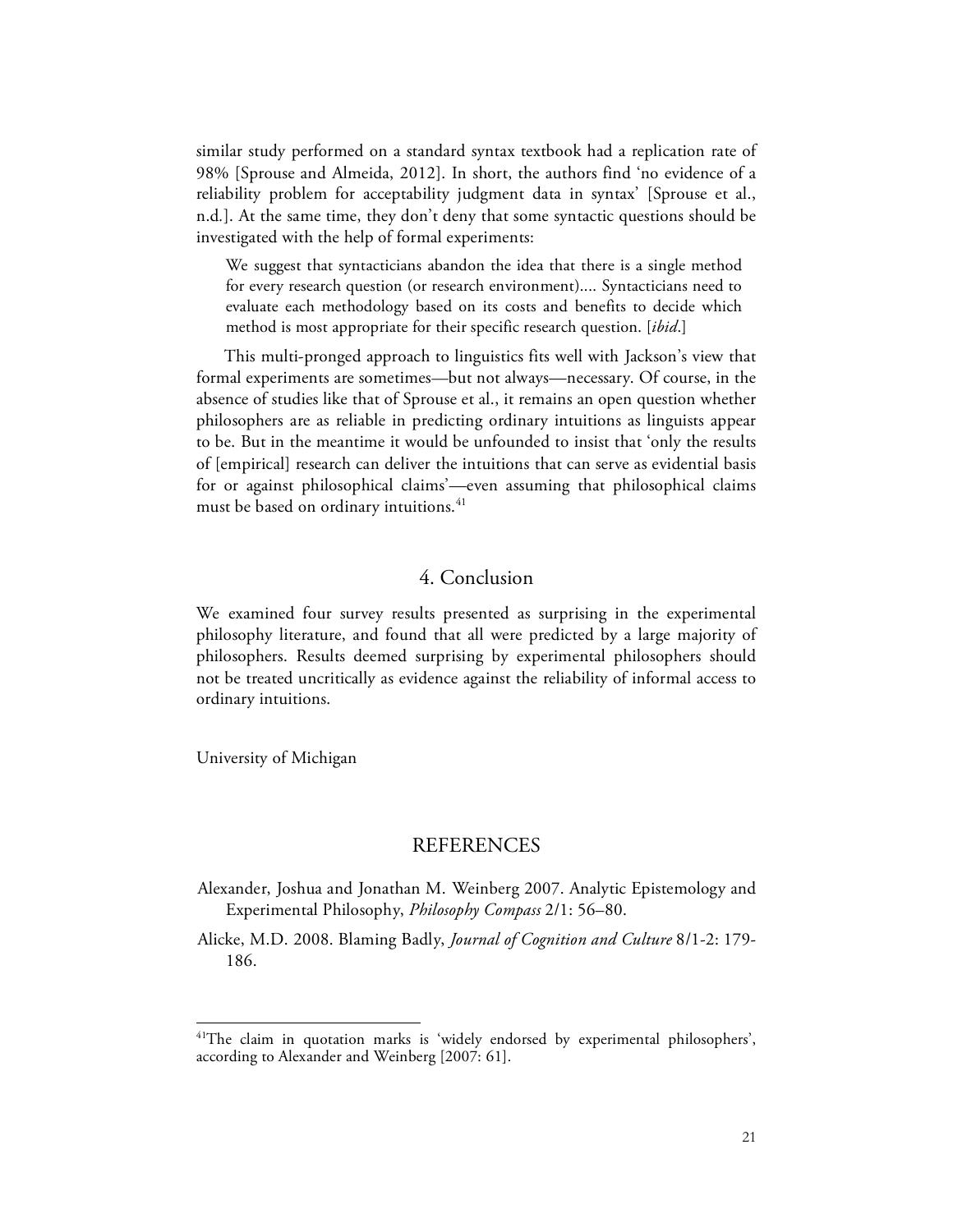- Adams, F., and Steadman, A. 2004a. Intentional Action in Ordinary Language: Core Concept or Pragmatic Understanding? *Analysis* 64:173– 81.
	- \_\_\_\_\_. 2004b. Intentional Actions and Moral Considerations: Still Pragmatic, *Analysis* 64: 264– 6.
- Beebee, Helen 2004. Causing and Nothingness, in *Causation and Counterfactuals*, ed. L. A. Paul, E. J. Hall, and J. Collins: 291–308. Cambridge, MA: MIT Press.
- Cappelen, Herman 2012. *Philosophy without Intuitions*, Oxford: Oxford University Press.
- Feltz, A. 2009. Experimental Philosophy, *Analyse & Kritik* 31: 201-219.
- Feltz, A. and E. Cokely, unpublished. The Terror of 'Terrorists': An Investigation in Experimental Applied Ethics.
- Goldman, Alvin 2001. Replies to the Contributors, *Philosophical Topics* 29: 461–511.
- Greene, Joshua, R. Brian Sommerville, Leigh E. Nystrom, John M. Darleyand and Jonathan D. Cohen 2001. An fMRI Investigation of Emotional Engagement in Moral Judgment, *Science* 293/5537: 2105-2108.
- Groves, Robert, F. Fowler, M. Couper, J. Lepkowski, E. Singer, R. Tourangeau 2009. *Survey Methodology*, 2nd Edition. Hoboken: Wiley.
- Guglielmo, S., & B. Malle 2010. Can Unintended Side Effects be Intentional? Resolving a Controversy Over Intentionality and Morality, *Personality and Social Psychology Bulletin* 36: 1635–1647.
- Harman, Gilbert 1976. Practical Reasoning, *Review of Metaphysics* 29, 431-63.
- Hudson, R. 1996. The Difficulty of (So-called) Self-embedded Structures, *UCL Working Papers in Linguistics* 8.
- Jackson, Frank 1998. *From Metaphysics to Ethics: A Defense of Conceptual Analysis*, Oxford University Press.
- \_\_\_\_\_. 2001. Responses, *Philosophy and Phenomenological Research* 62.3: 653 64.
- Kauppinen, Antti 2007. The Rise and Fall of Experimental Philosophy, *Philosophical Explorations* 10/2: 95-118.
- Knobe, Joshua 2003a. Intentional Action and Side-Effects in Ordinary Language, *Analysis* 63/3: 190-4.
- \_\_\_\_\_. 2003b. Intentional Action in Folk Psychology: An Experimental Investigation, *Philosophical Psychology* 16/2: 309–23.
- \_\_\_\_\_. 2004. What is Experimental Philosophy?, *The Philosophers' Magazine* 28:37-39.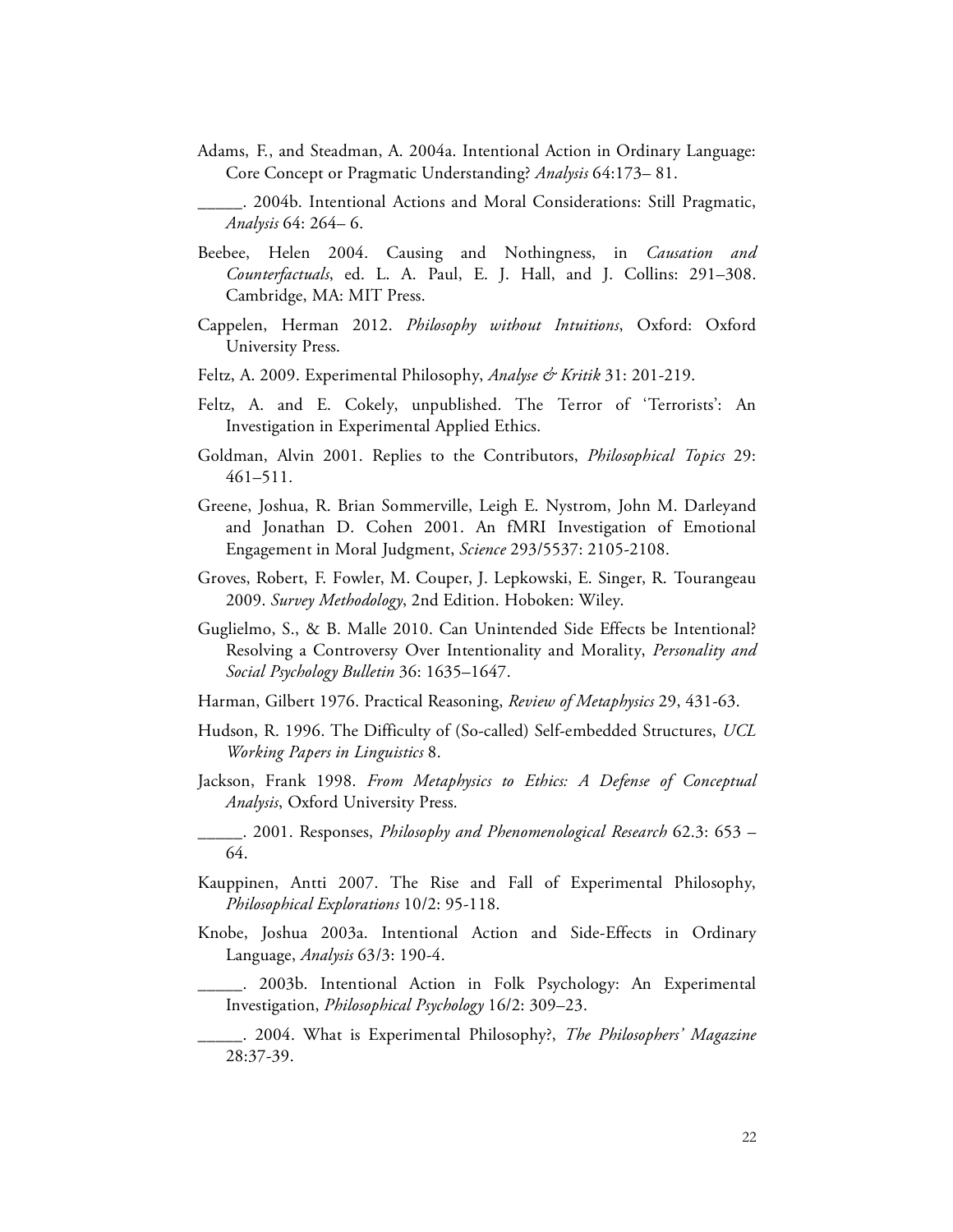\_\_\_\_\_. 2006a. *Folk Psychology, Folk Morality*, unpublished PhD dissertation, Princeton University.

- \_\_\_\_\_. 2006b. The Concept of Intentional Action: A Case Study in the Uses of Folk Psychology, *Philosophical Studies* 130: 203-231.
- Knobe, Joshua and Ben Fraser 2008. Causal Judgment and Moral Judgment: Two Experiments, in *Moral Psychology*, ed. Walter Sinnott-Armstrong: 441- 448.
- Knobe, Joshua and Shaun Nichols 2007. An Experimental Philosophy Manifesto, in Joshua Knobe and Shaun Nichols (eds.), *Experimental Philosophy*. Oxford University Press.
- Livengood, Jonathan and Edouard Machery 2007. The Folk Probably Don't Think What You Think They Think: Experiments on Causation by Absence, *Midwest Studies in Philosophy* XXXI/1: 107–127.
- McCann, H. 2005. Intentional Action and Intending: Recent Empirical Studies, *Philosophical Psychology* 18/6: 737– 48.
- Mele, Alfred 2001. Acting Intentionally: Probing Folk Notions, in B. Malle, L. Moses, and D. Baldwin, eds. *Intentions and Intentionality: Foundations of Social Cognition*. Cambridge, MA: MIT/Bradford.

\_\_\_\_\_. 2003. Intentional Action: Controversies, Data, and Core Hypotheses, *Philosophical Psychology* 16: 325– 40.

- Miller, George and N. Chomsky 1963. Finitary Models of Language Users, in Luce, R.; Bush, R. and Galanter, E. (eds.) Handbook of Mathematical Psychology, Vol 2. New York: Wiley: 419-93.
- Nadelhoffer, Thomas 2004. The Butler Problem Revisited, *Analysis* 64/3: 277– 84.
	- \_\_\_\_\_. 2006. Bad Acts, Blameworthy Agents, and Intentional Actions: Some Problems for Juror Impartiality, *Philosophical Explorations* 9/2, 203-219.
- Nadelhoffer, Thomas and Nahmias, E. 2007. The Past and Future of Experimental Philosophy, *Philosophical Explorations* 10/2: 123-149.
- Nahmias, Eddy 2006. Folk Fears about Freedom and Responsibility: Determinism vs. Reductionism, *Journal of Cognition and Culture* 6/1-2: 215-37.
- Nahmias, Eddy, S. Morris, T. Nadelhoffer and J. Turner 2005. Surveying Freedom, *Philosophical Psychology* 18/5: 561-584.
- Nahmias, Eddy, Stephen Morris, Thomas Nadelhoffer, and Jason Turner 2006. Is Incompatibilism Intuitive? *Philosophy and Phenomenological Research* 73/1: 28-53.